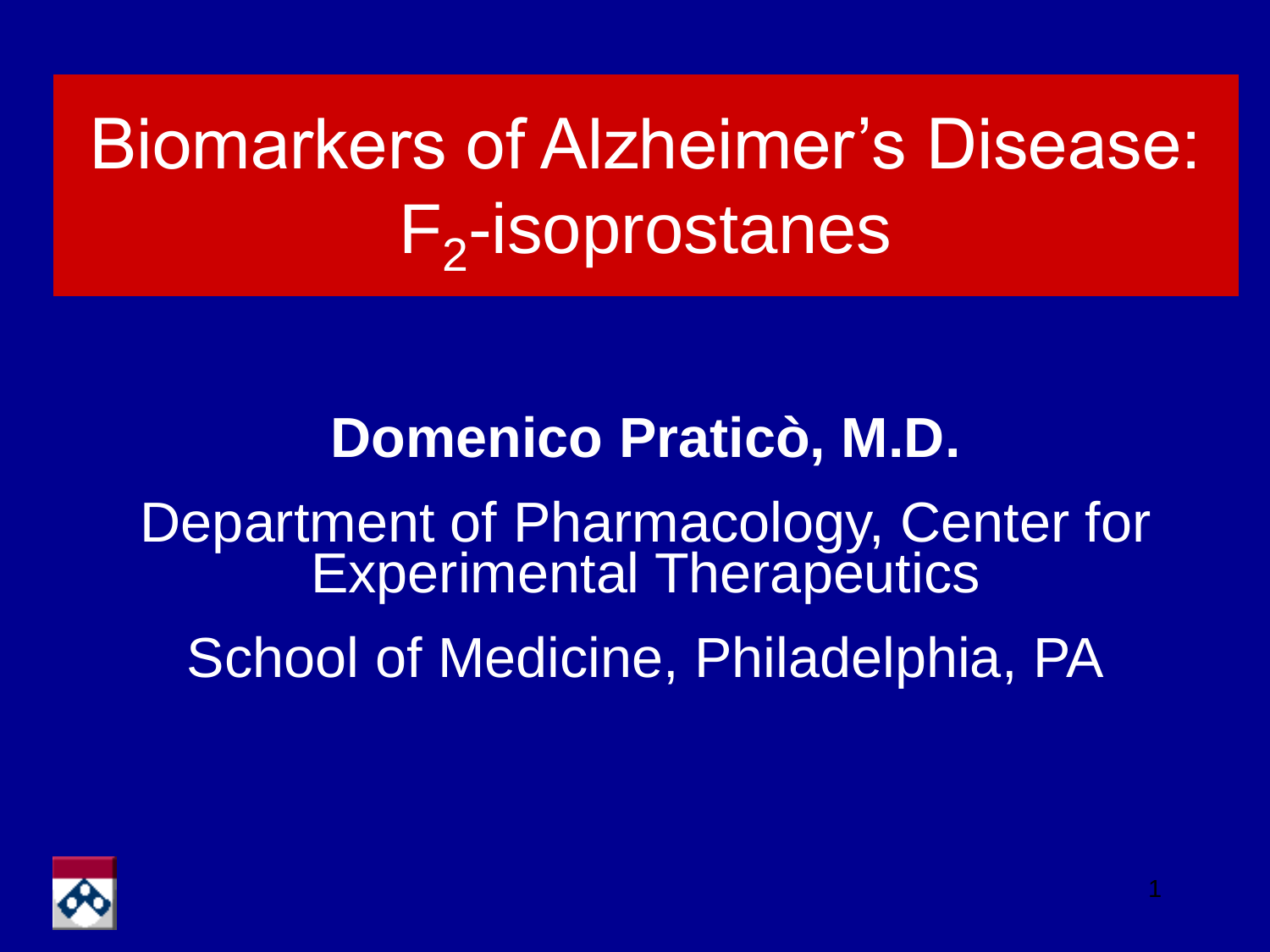#### Biomarkers based on AD pathology

#### Pathological Features

- **Amyloid plaques**
- **Neurofibrilary tangles**
- **Lipid metabolism**
- **Oxidative stress**
- **Inflammation**

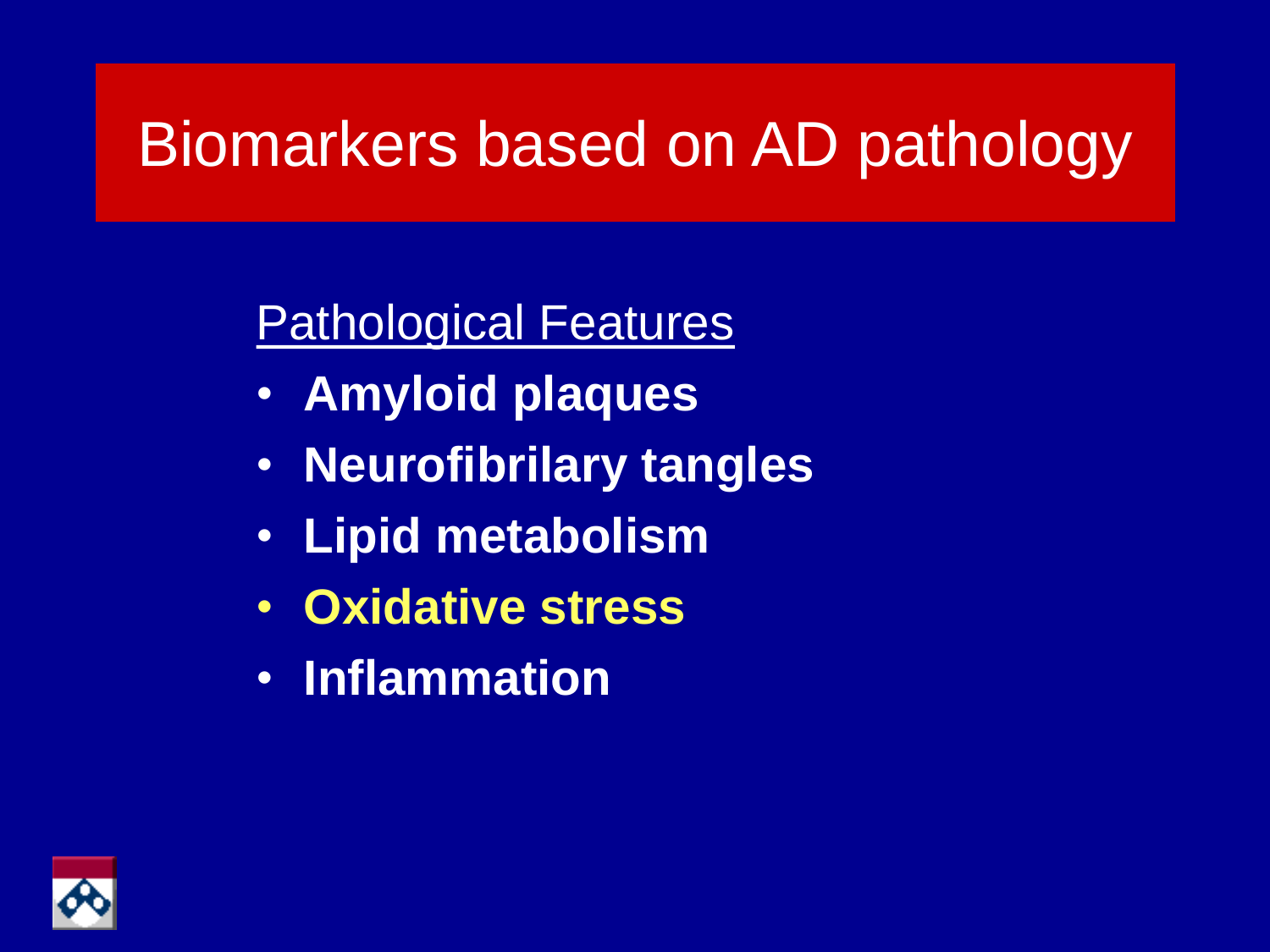### HNE immunopositive lesions in Alzheimer's Disease





**Mol Aspects Med. 24;293-303, 2003**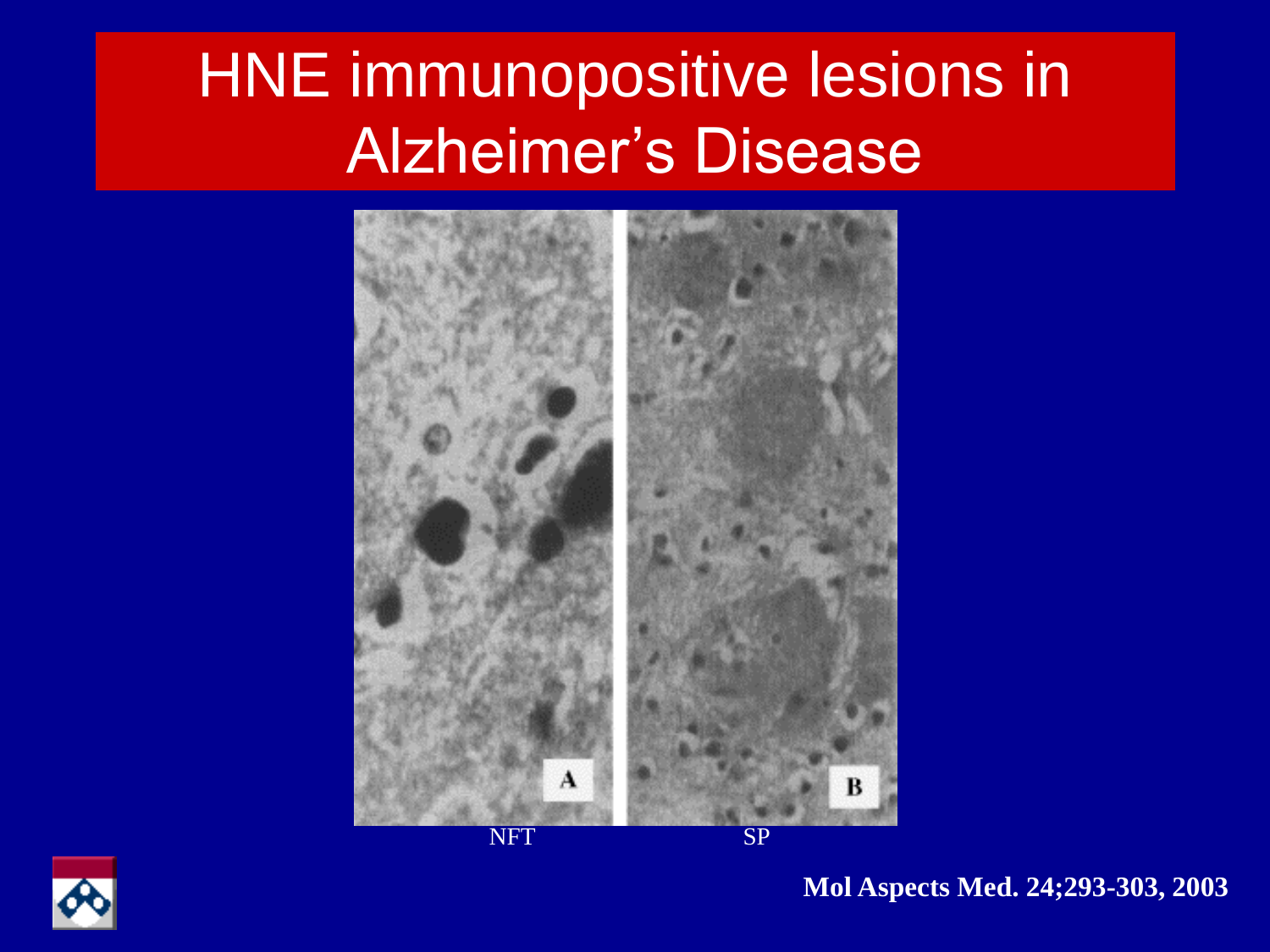### Protein carbonyl immunoreactions in Alzheimer's Disease





**J. Hysto. Cyto. 46;731-736, 1998**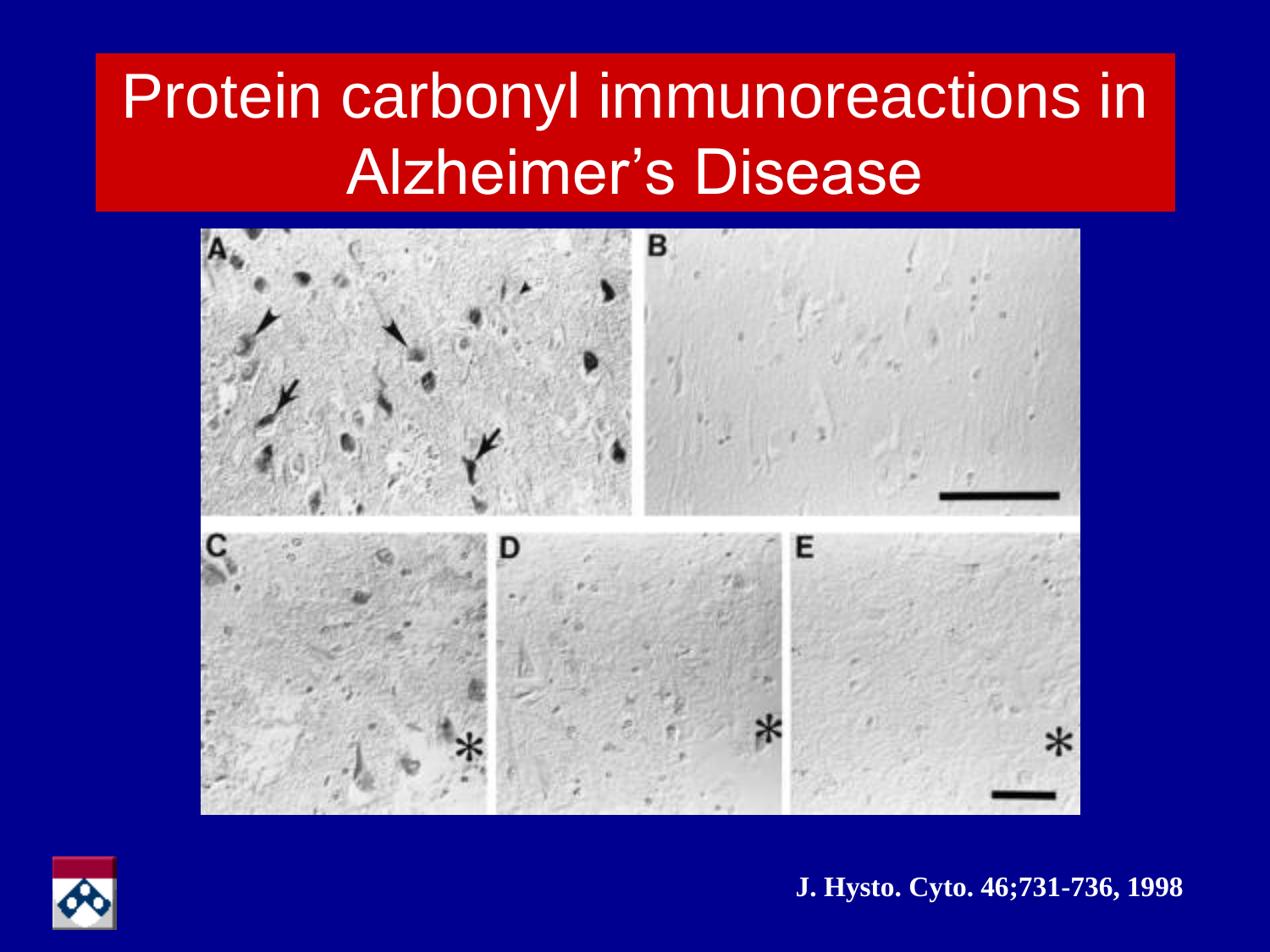## Brain and Oxidative Stress

*Pro-oxidants Anti-oxidants*

**High use of Oxygen and Glucose**

**High PUFA**

**High transition metals** 

**Catalase SOD GSH Px; GSH Vitamin C | / E Uric Acid**

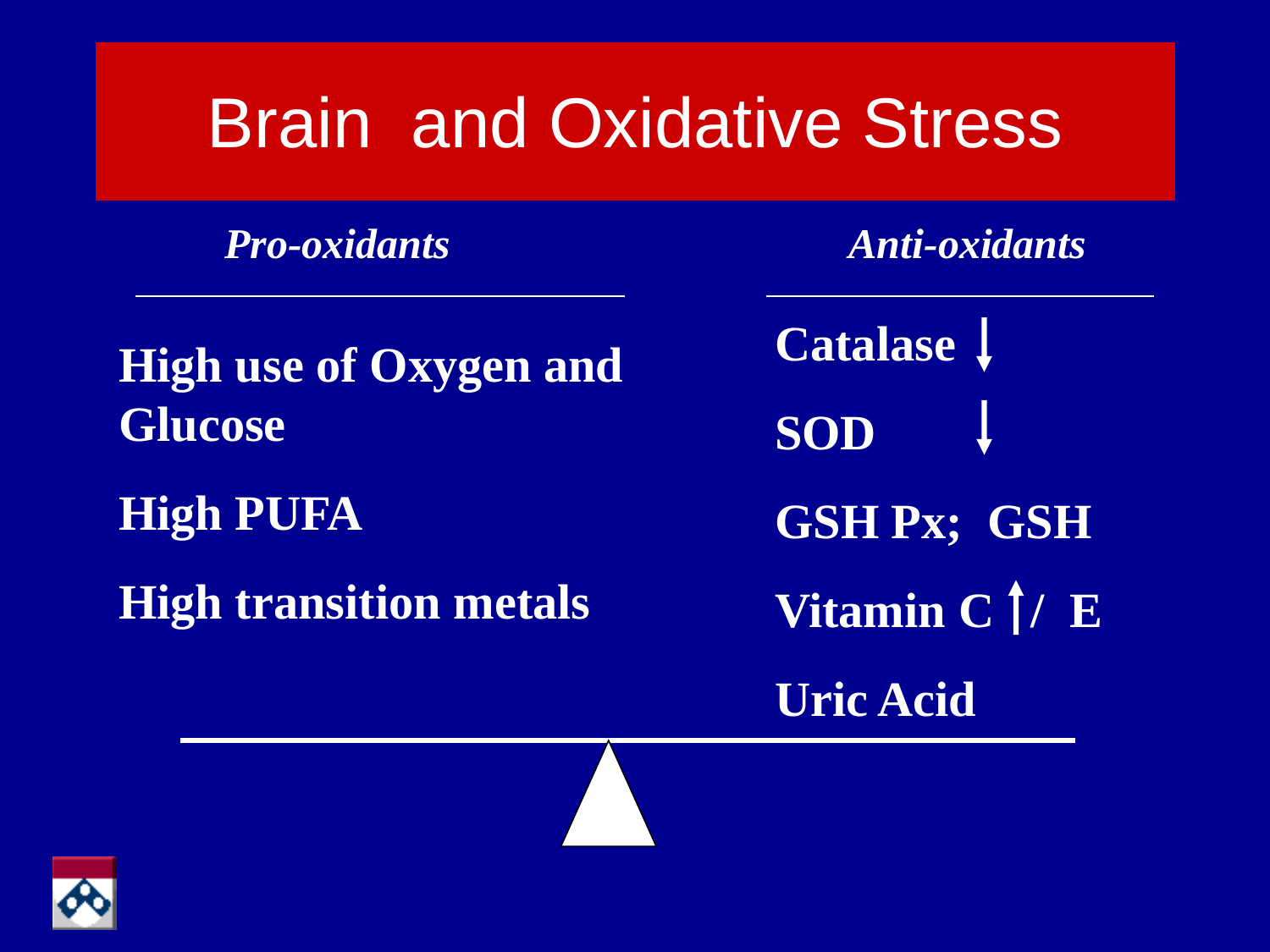## AD and Oxidative Stress

 Oxidative stress in the CNS predominantly manifests as Lipid Peroxidation because of its high content of PUFA.

 Assessment of Lipid Peroxidation in AD has been traditionally hampered by the use of assays that lack specificity and/or sensitivity.

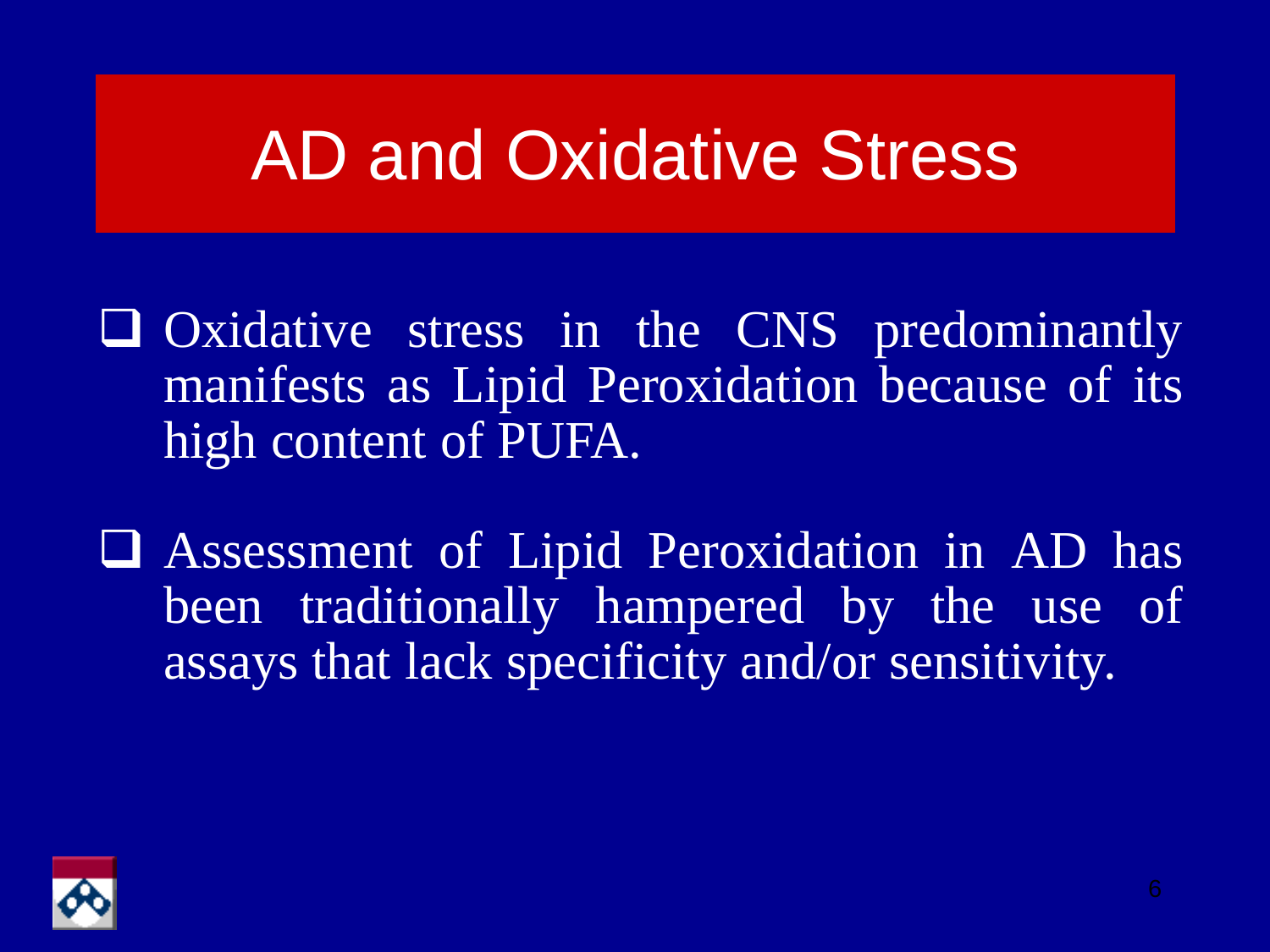### The Isoprostane Family

**Q** Prostaglandin isomers produced from oxidative modification of PUFA via a free radicalcatalyzed mechanism.

 Accumulate in tissue, circulate in plasma and are excreted in urine.

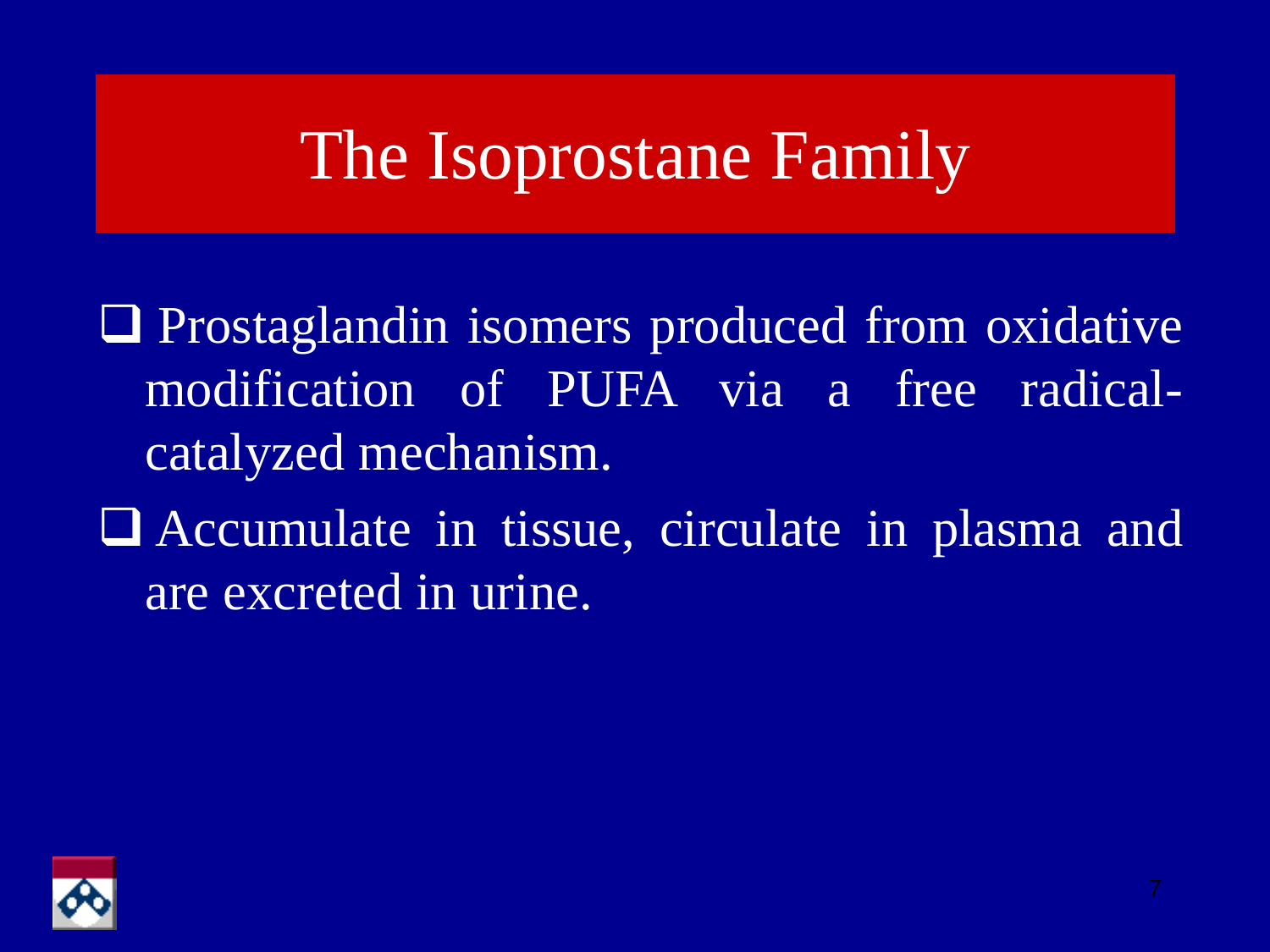

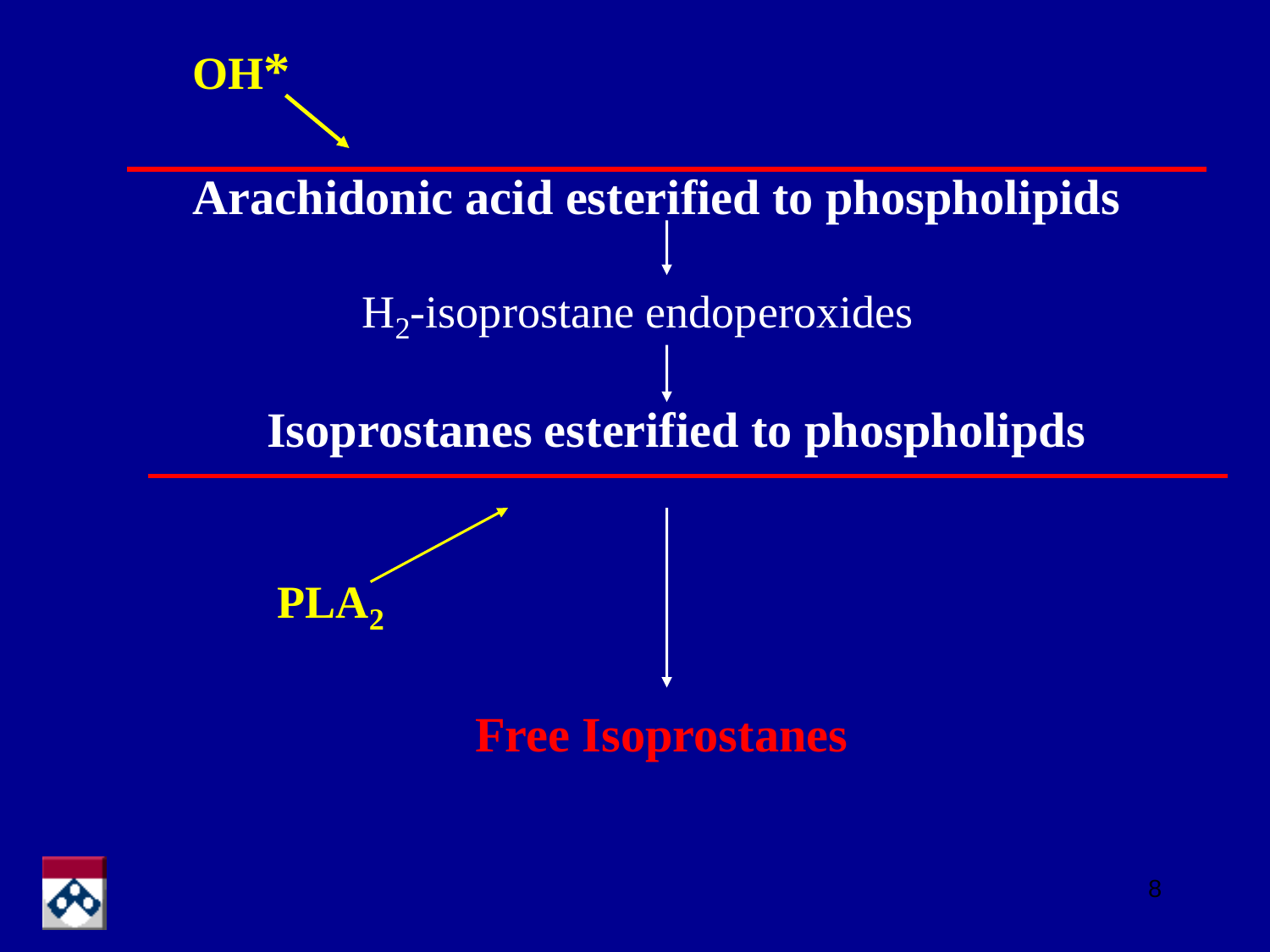## F<sub>2</sub>-Isoprostane Family

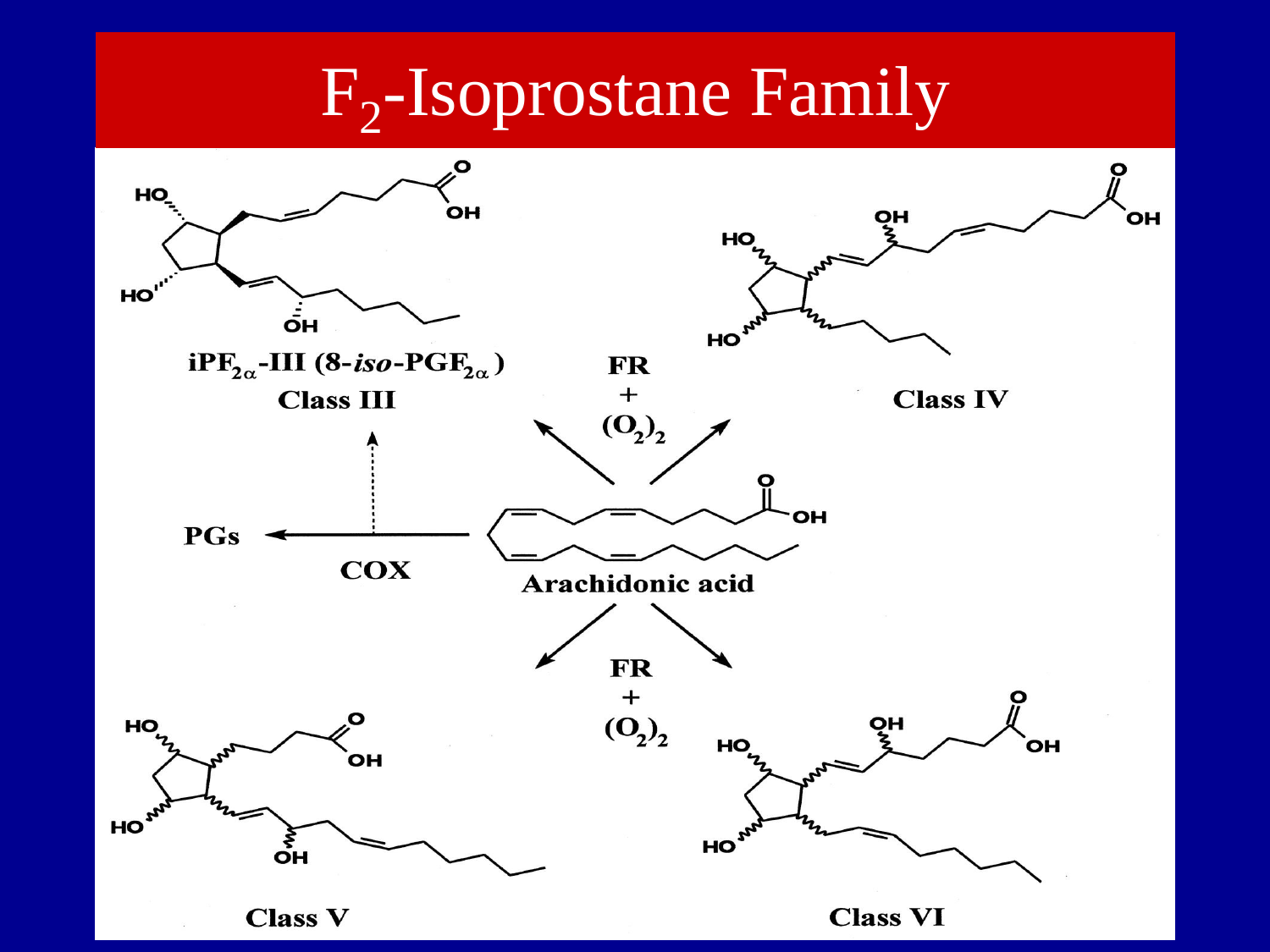## Methods to measure  $F_2$ -Isoprostanes

- **Original GC/MS Method**
	- Serial peaks that co-migrates with PGF<sub>2α</sub>, which **consist of at least 3 F<sup>2</sup> -IsoPs (30% 8-isoPGF2**<sup>a</sup> )
- **Modified GC/MS Methods**
	- **Single peak that co-migrates with specific isomers**
- **ELISA**
	- **Relative affinity of antibody for different isomers not known**

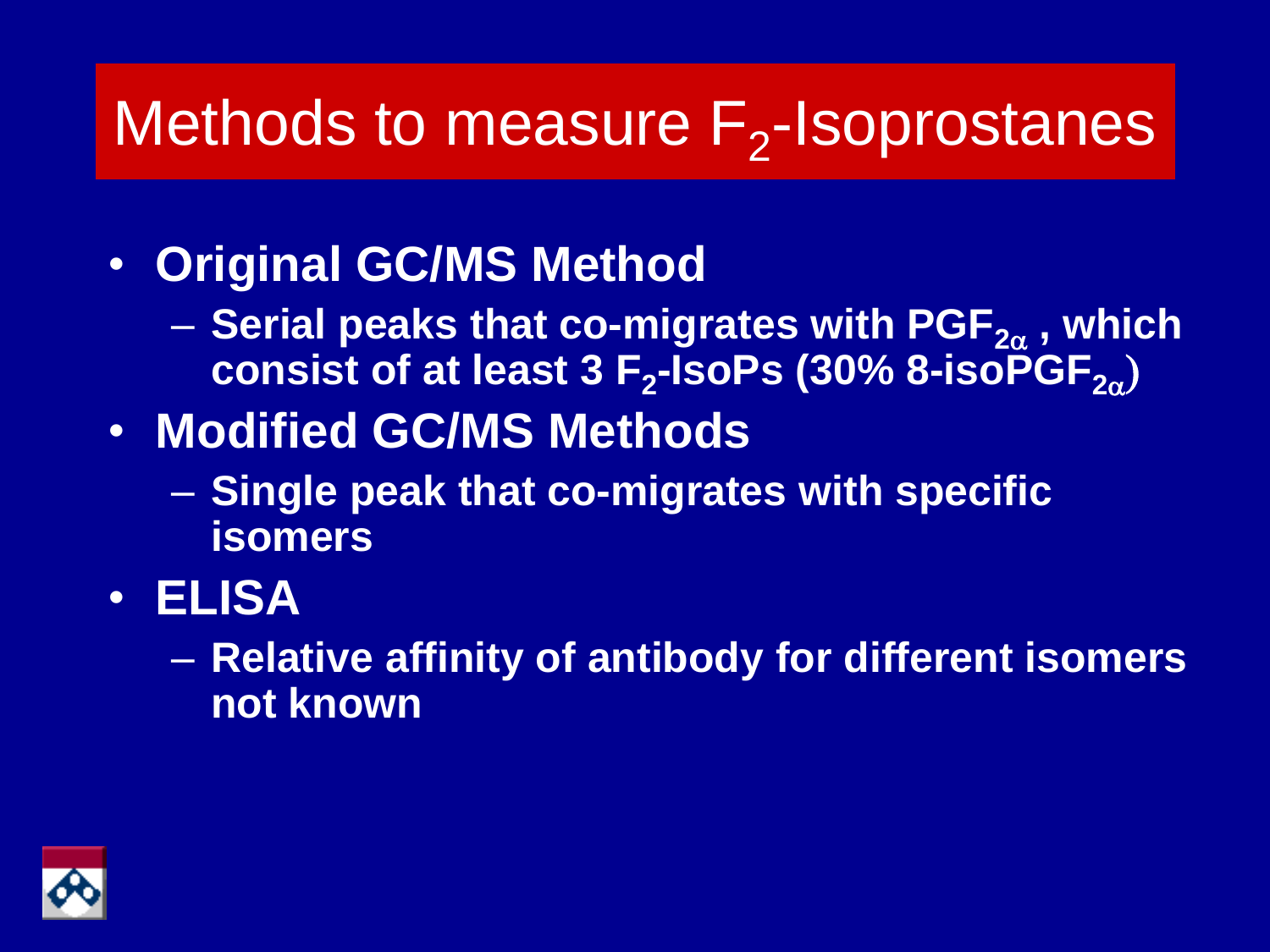## Preferential formation of  $F_2$ -iPs in vivo

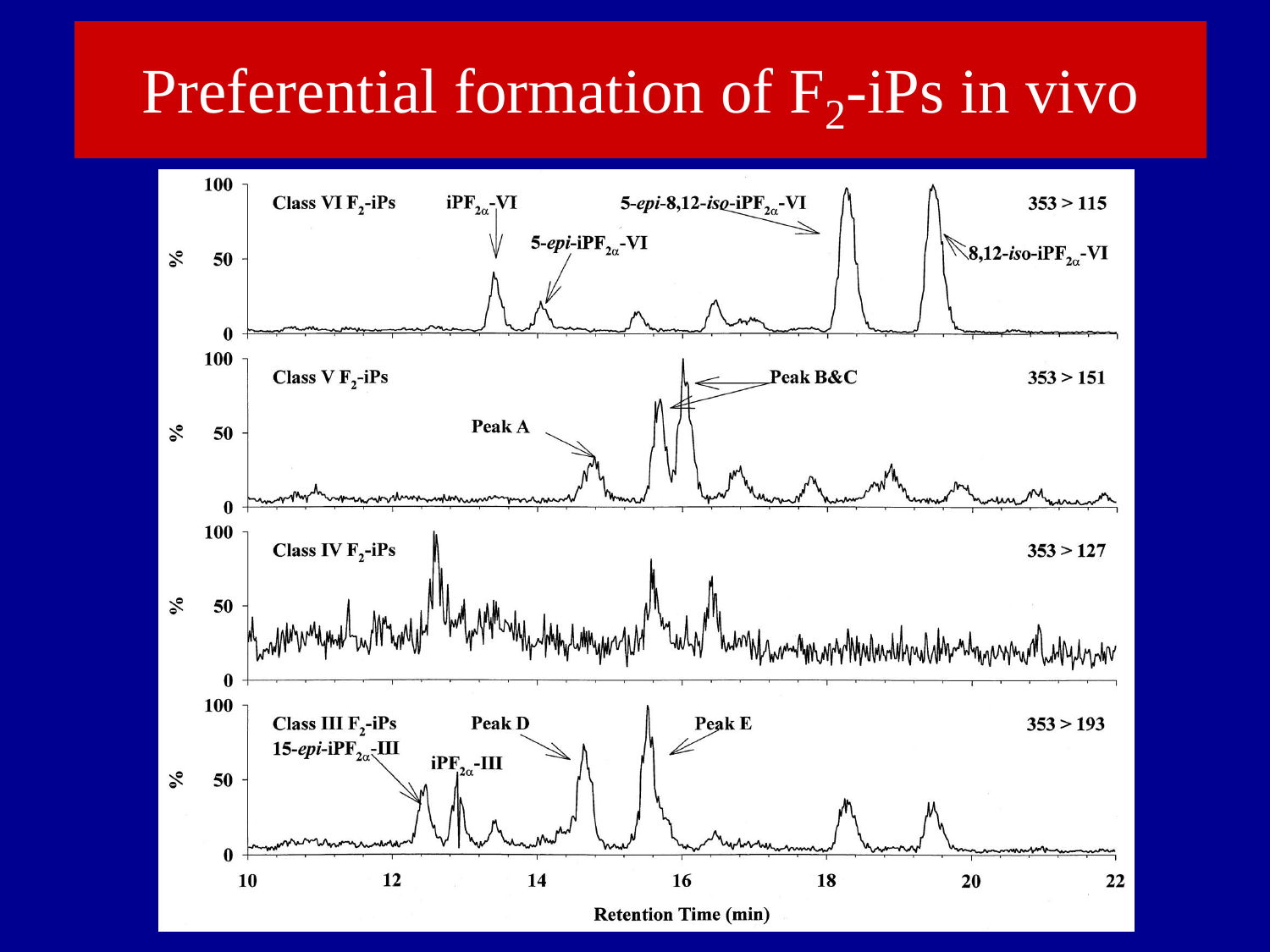## $F_2$ -i $Ps$  in human urine



**Urinary F<sup>2</sup> -Isoprostanes**

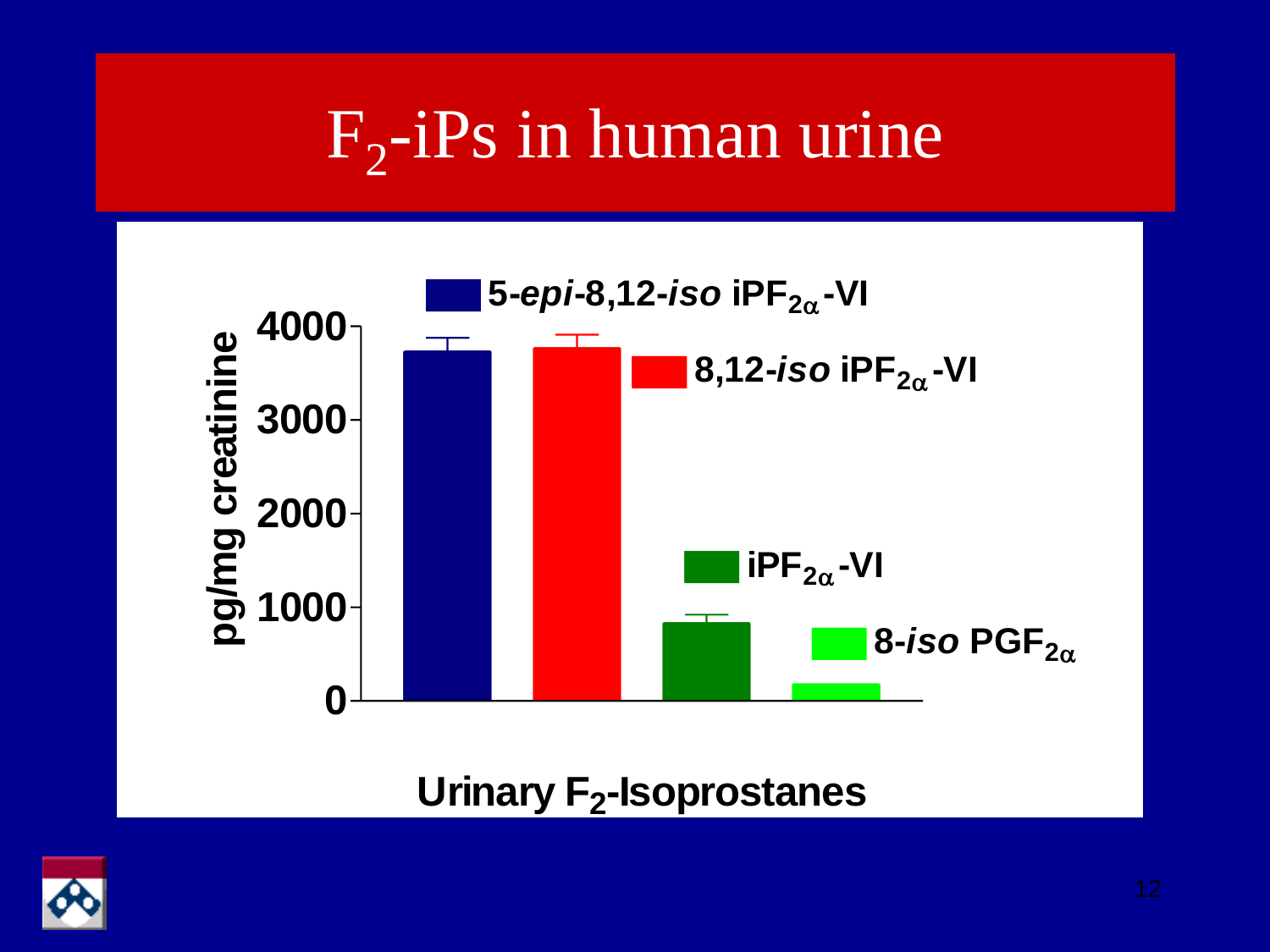## Plasma 8,12-*iso*-iPF<sub>2a</sub>-VI levels are elevated in AD patients



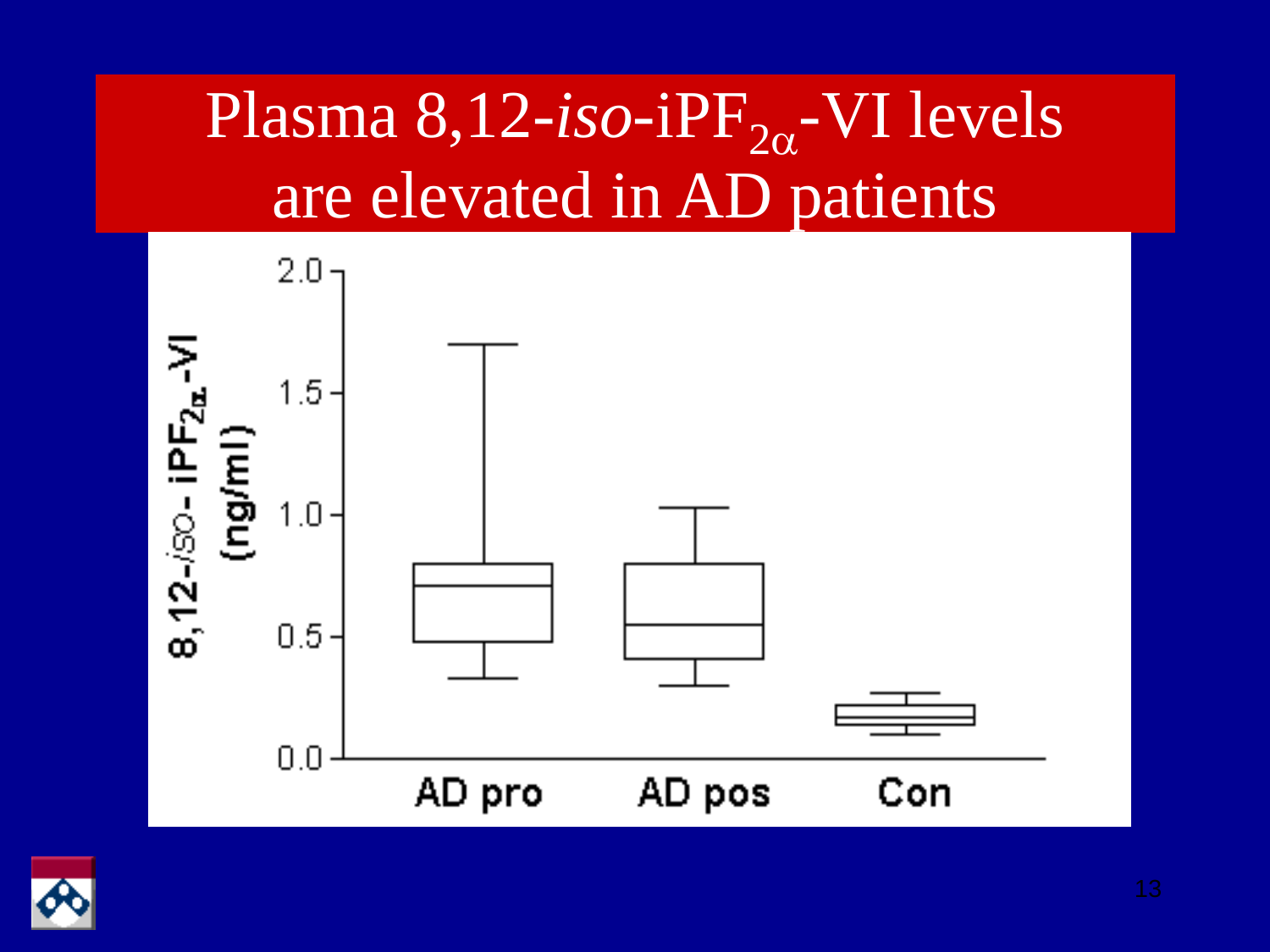## CSF  $8,12$ -*iso*-iPF<sub>2 $\alpha$ </sub>-VI levels are elevated in AD patients



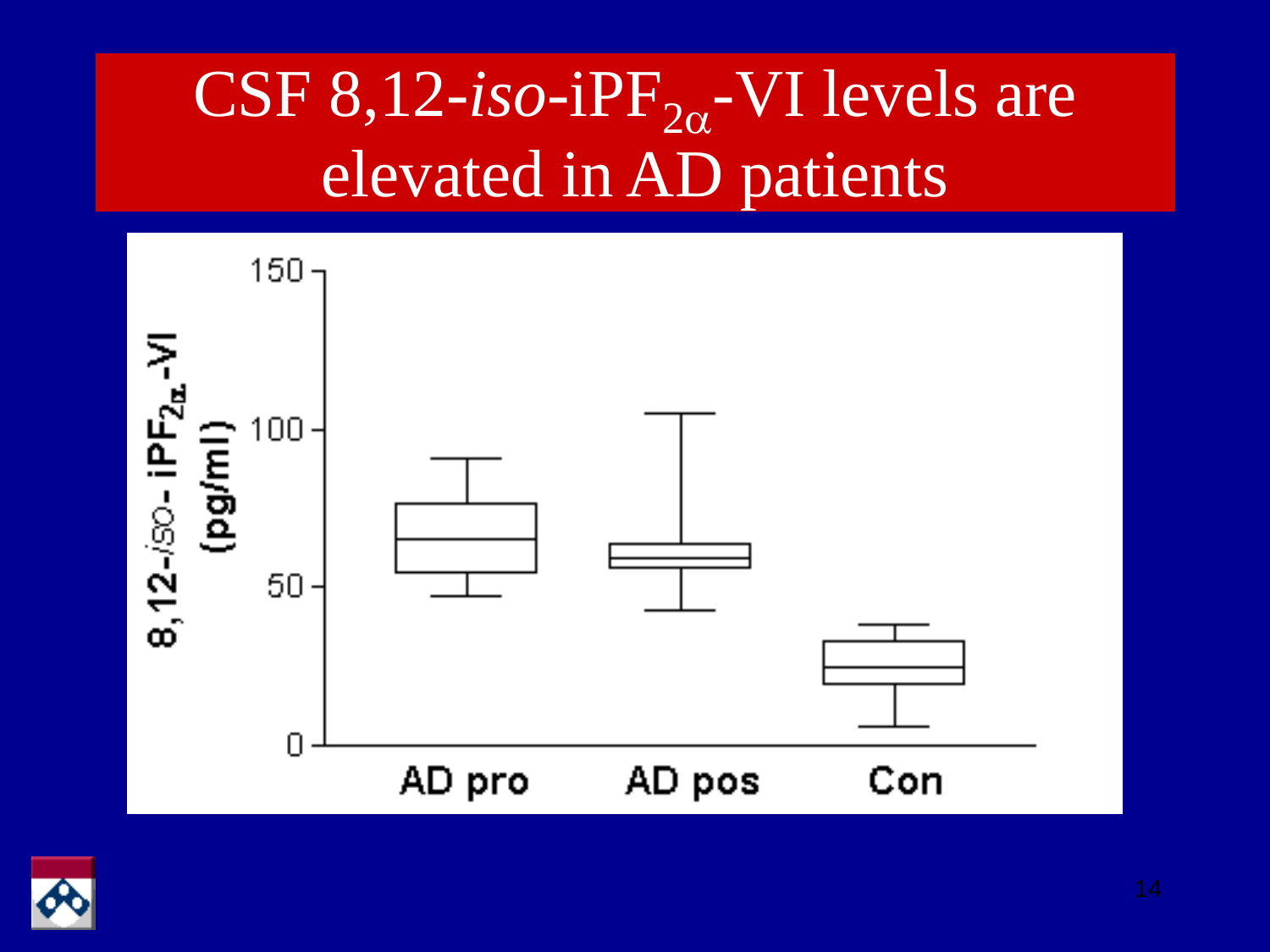## CSF  $8,12$ -*iso*-iPF<sub>2 $\alpha$ </sub>-VI correlates with disease progression



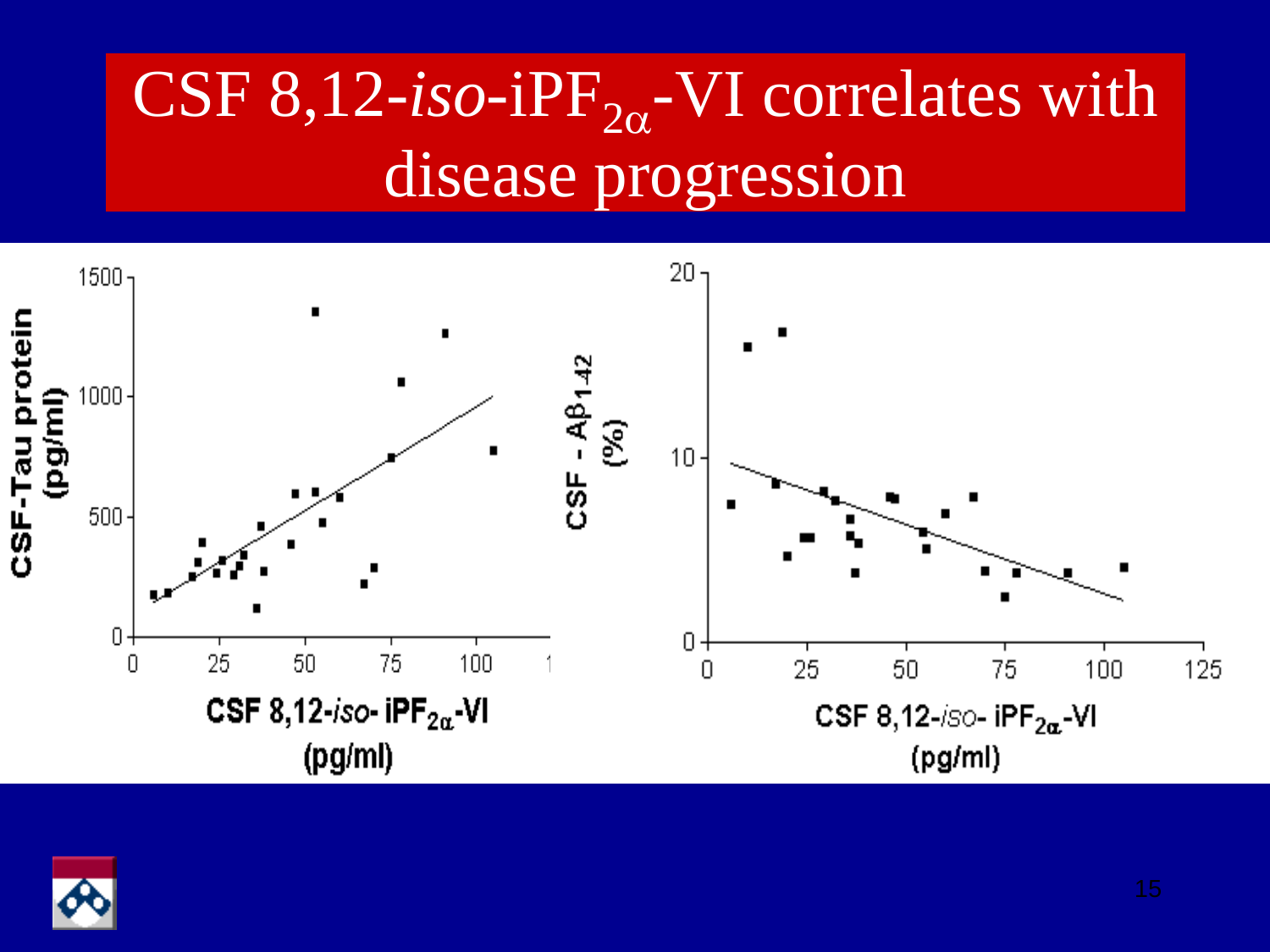### AD and the Antioxidant Status

|                                               | AD(25)            | <b>Control</b> (25) |
|-----------------------------------------------|-------------------|---------------------|
| <b>Vitamin</b> $C(\mu M)$                     | $16\pm5.8*$       | $36\pm 6.3$         |
| Uric Acid $(\mu M)$                           | $210\pm 41$       | $238 + 59$          |
| <b>Vitamin E</b> $(\mu M)$                    | $12\pm5*$         | 30±5                |
| Vitamin A $(\mu M)$                           | $2\pm 0.3$        | $2.2 \pm 0.5$       |
| $Lycopene$ ( $\mu$ M)                         | $0.38 \pm 0.09*$  | $0.72 \pm 0.19$     |
| $\alpha$ -Carotene ( $\mu$ M)                 | $0.035 \pm 0.01*$ | $0.071 \pm 0.01$    |
| $\beta$ -Carotene ( $\mu$ M)                  | $0.21 \pm 0.1$    | $0.24 \pm 0.1$      |
| <b>8,12-iso-iPF</b> <sub>20</sub> -VI (pg/ml) | $110 \pm 15*$     | $45 \pm 10$         |

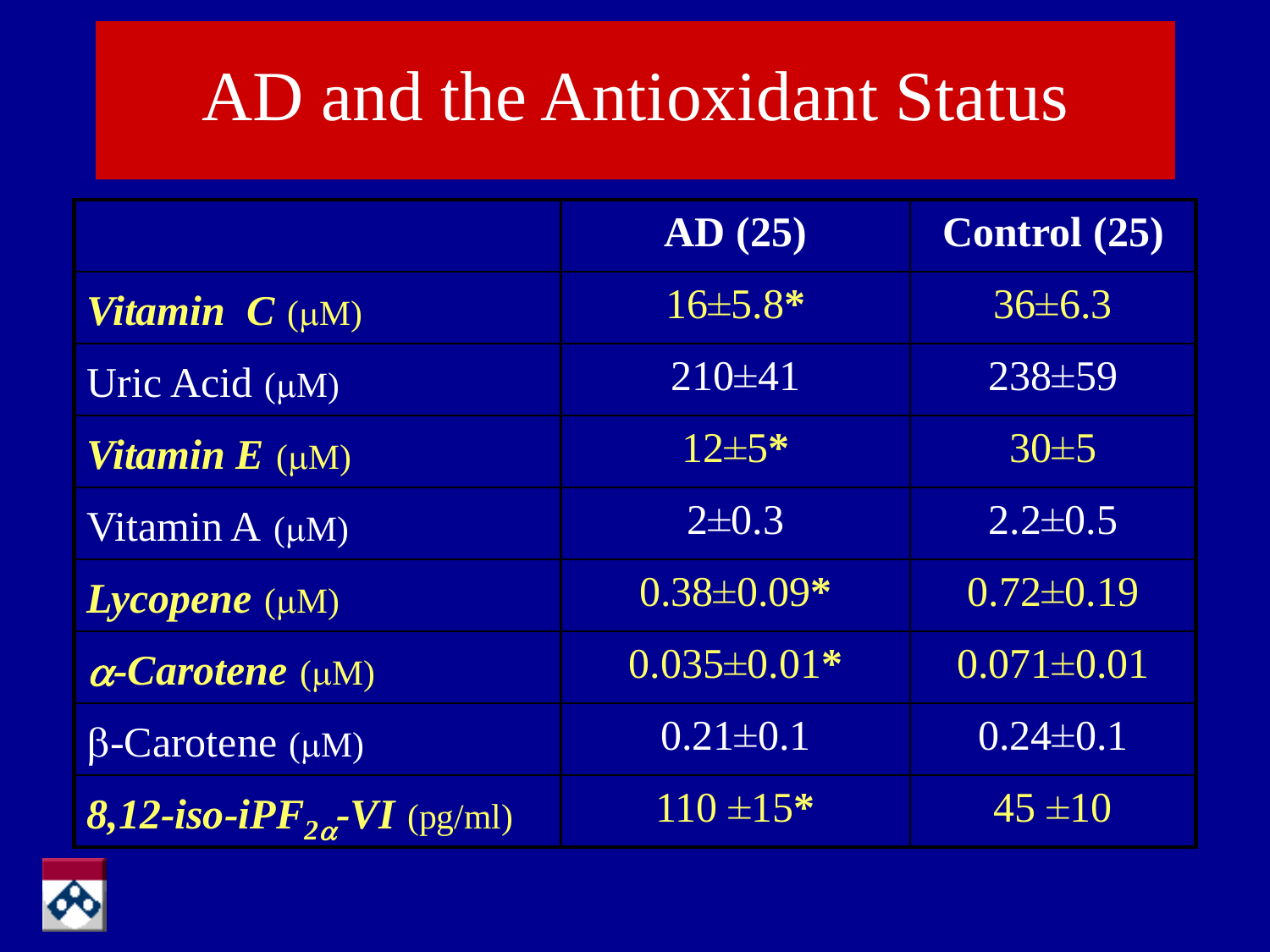## $F_2$ -iPs and the Antioxidant Status



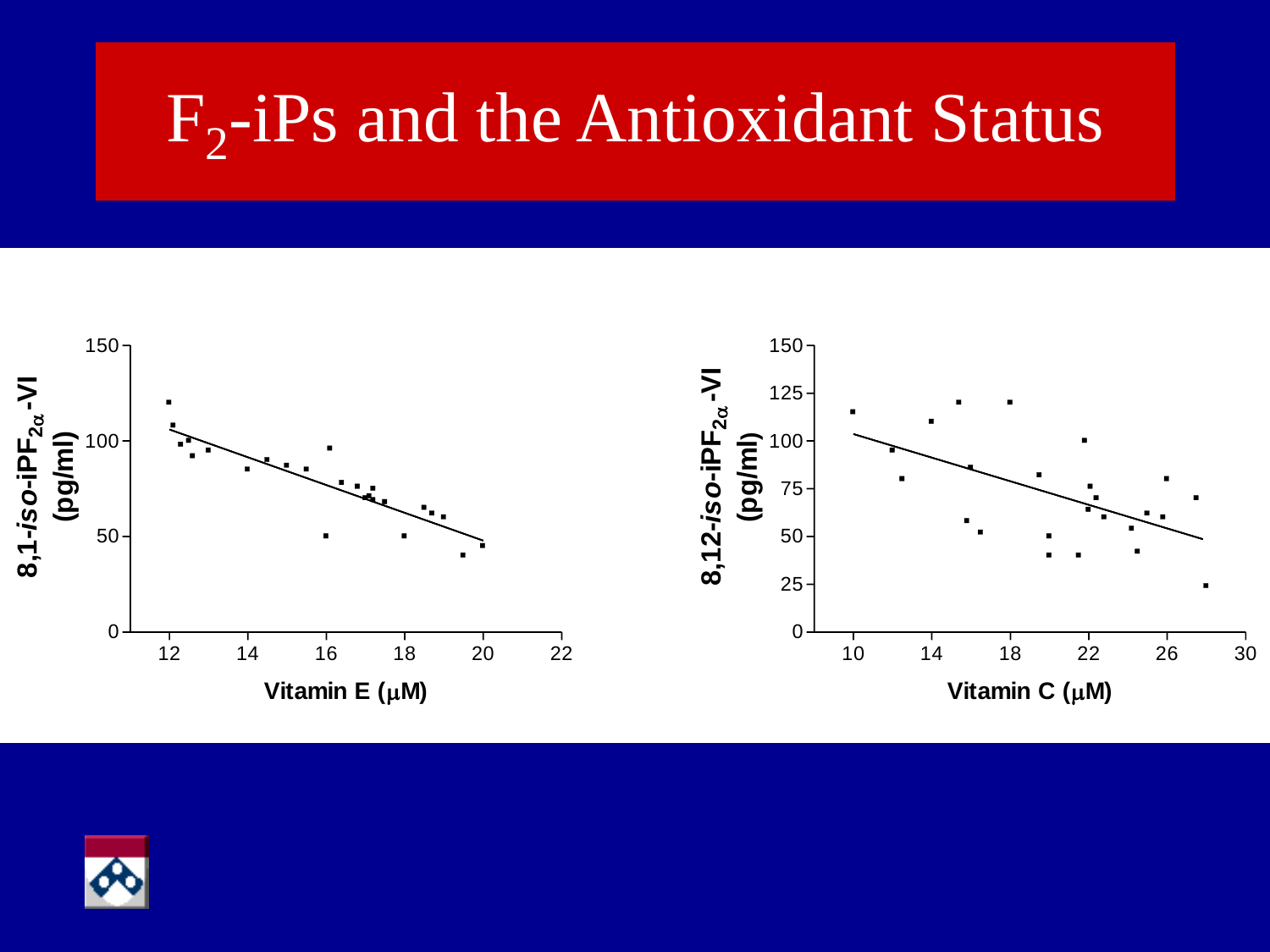## $F_2$ -iPs in the CNS as markers of AD

#### **Increased concentrations in AD patients compared to controls**

#### – **Diseased regions of AD Brain**

- **FASEB J 1998;12:1777-1783**
- **Am J Pathol 2001;158:293-297**

#### – *Post mortem* **ventricular CSF**

- **Ann Neurol 1998;44:410-413**
- **Am J Pathol 1999;155:863-868**

#### – *Intra vitam* **lumbar CSF from mild AD**

- **Neurology 1999;52:562-565**
- **Ann Neurol 2000;48:809-812**
- **Arch Pathol Lab Med 2001;125:510-512**

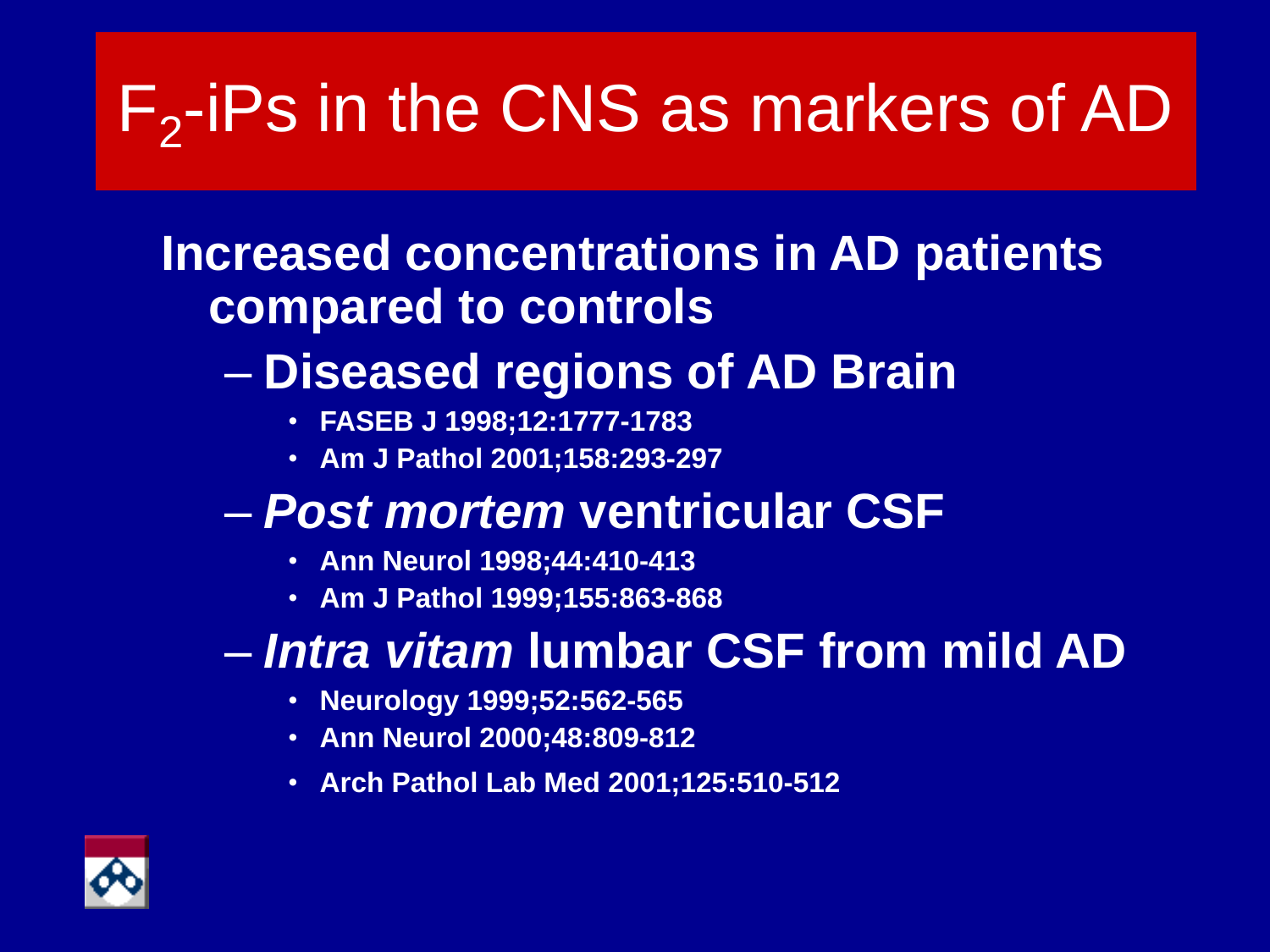### $F_2$ -iPs in plasma and urine as markers of AD

- **Significant increase in AD compared to control:**
	- 2 studies (urine and plasma) using GC/MS, 1 study (urine) ELISA.
- **No difference between AD and control:**
	- 1 study (urine) using GC/MS, 1 study (plasma) ELISA

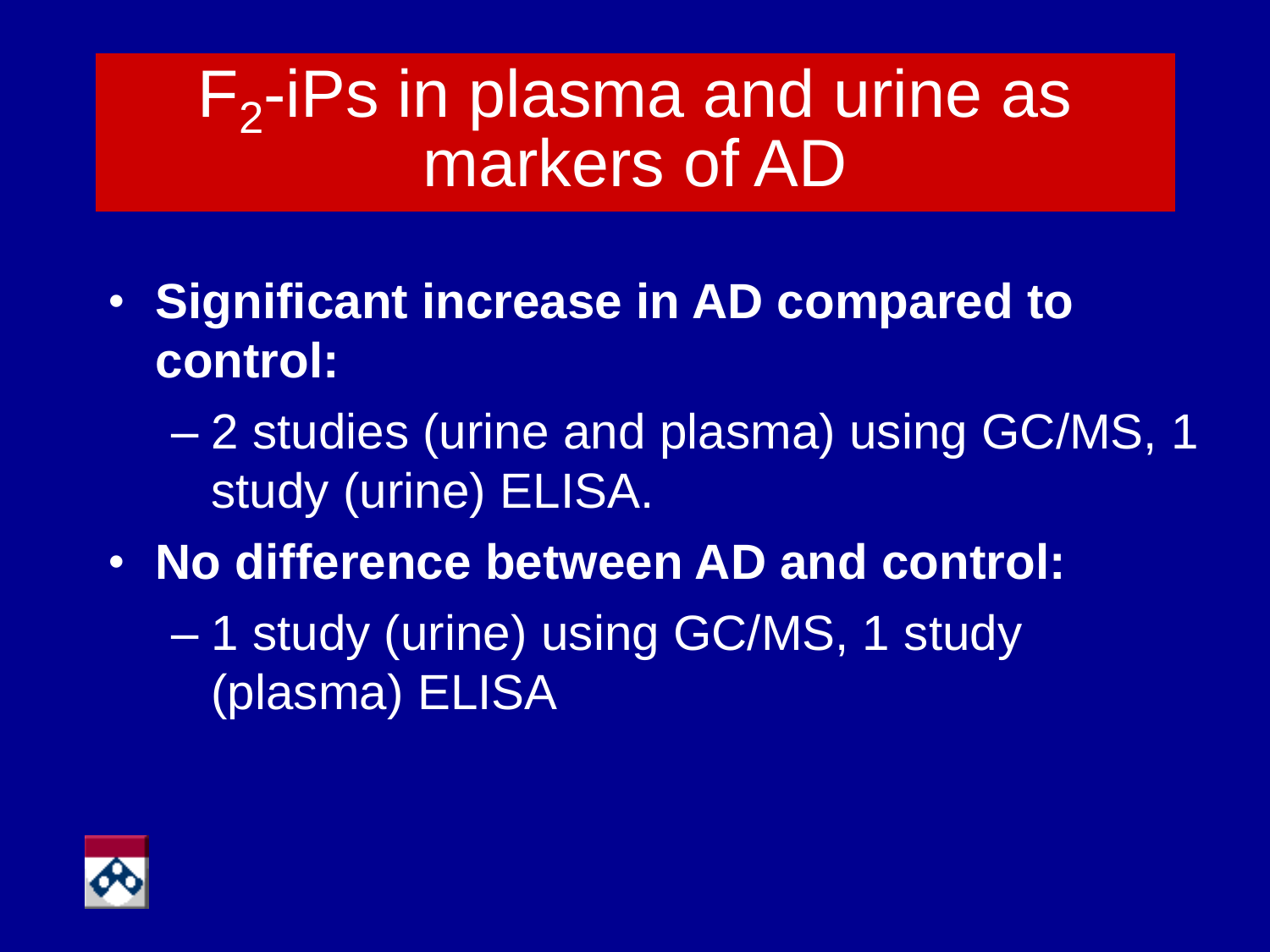## F<sub>2</sub>-iPs and neurodegeneration

- $\Box$  Mechanism(s) underlying the oxidative imbalance and the increase in 8,12-*iso*-iPF<sub>2a</sub>-VI in AD are unknown.
- $\Box$  It is unclear whether the increase in Lipid Peroxidation is a cause of a consequence of the neurodegenerative process *per se*, or they are two independent processes.

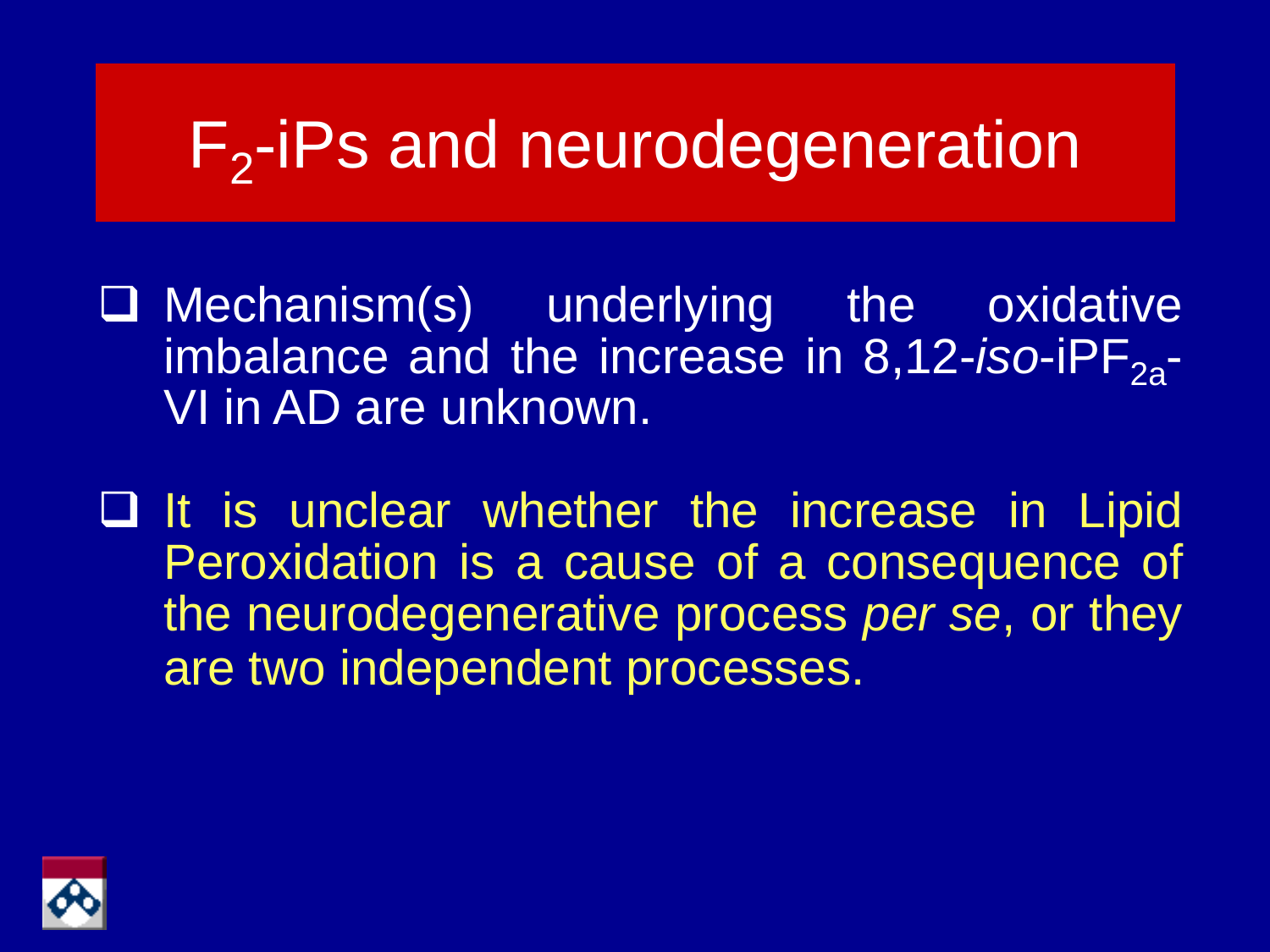## $F_2$ -iPs levels and FTD

- Frontotemporal dementia (FTD) is a heterogenous group of neurodegenerative conditions that account for 3 to 10% of all dementia.
- FTD includes: Dementia lacking distinctive histopathology (DLDH), Progressive supranuclear palsy (PSP), FTD with parkinsonism linked to chromosome 17 (FTDP-17), Pick's disease.

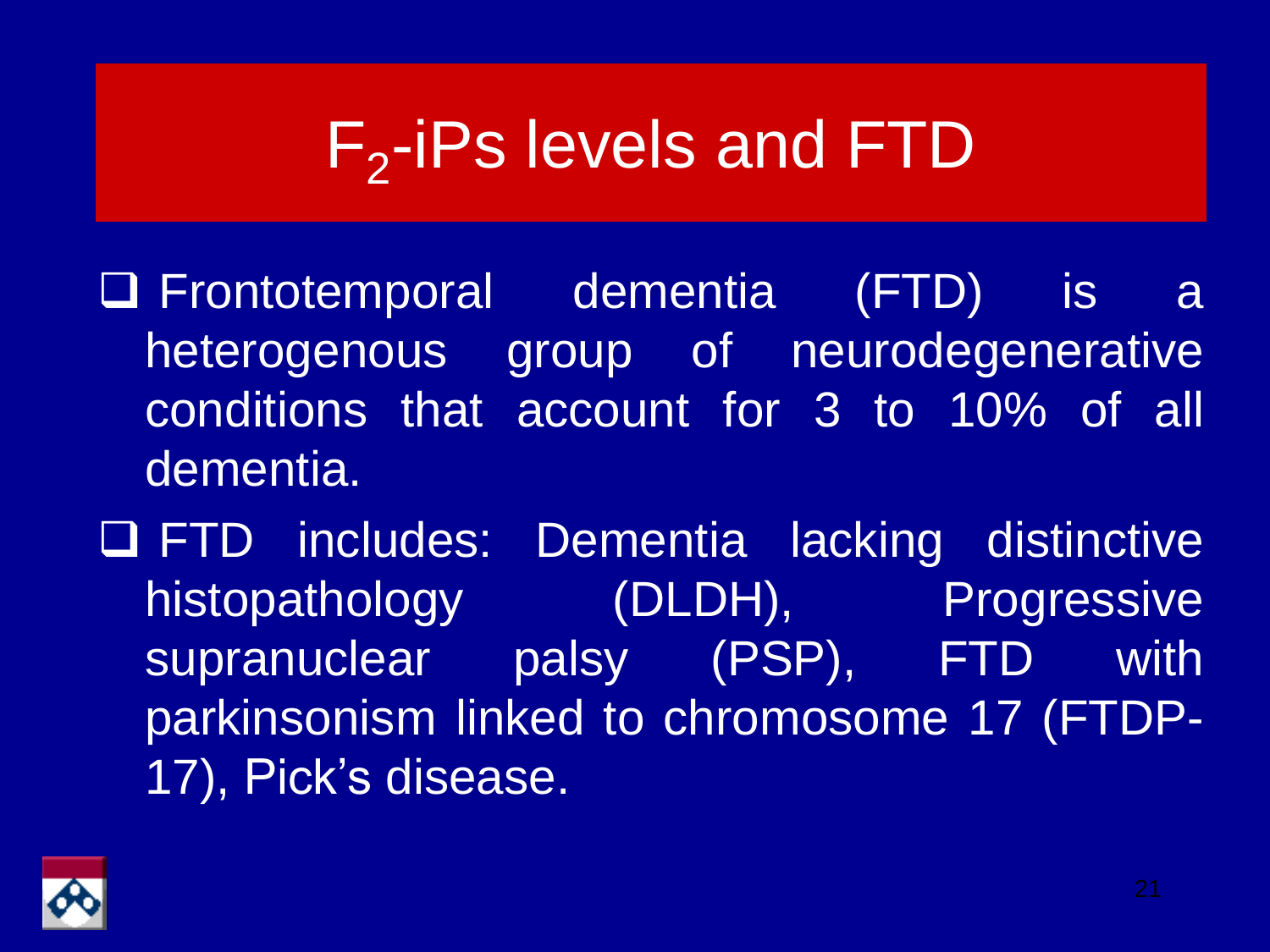## F<sub>2</sub>-iPs levels and FTD

|                 | n              | <b>M/F</b> | Age       | <b>PMI</b>  |
|-----------------|----------------|------------|-----------|-------------|
| AD              | 23             | 11/12      | 75±2      | $9.3 \pm 1$ |
| DLDH            | $\overline{8}$ | 2/6        | 74±3      | 10±1        |
| Pick's          | 3              | 2/1        | $71\pm 2$ | $8.5 + 3$   |
| FTDP-17         | $\overline{2}$ | M/F        | 55±7      | 9±3         |
| <b>PSP</b>      | 6              | 2/4        | 75±2      | 13±2        |
| <b>Controls</b> | 14             | 8/6        | 76±3      | 13±2        |

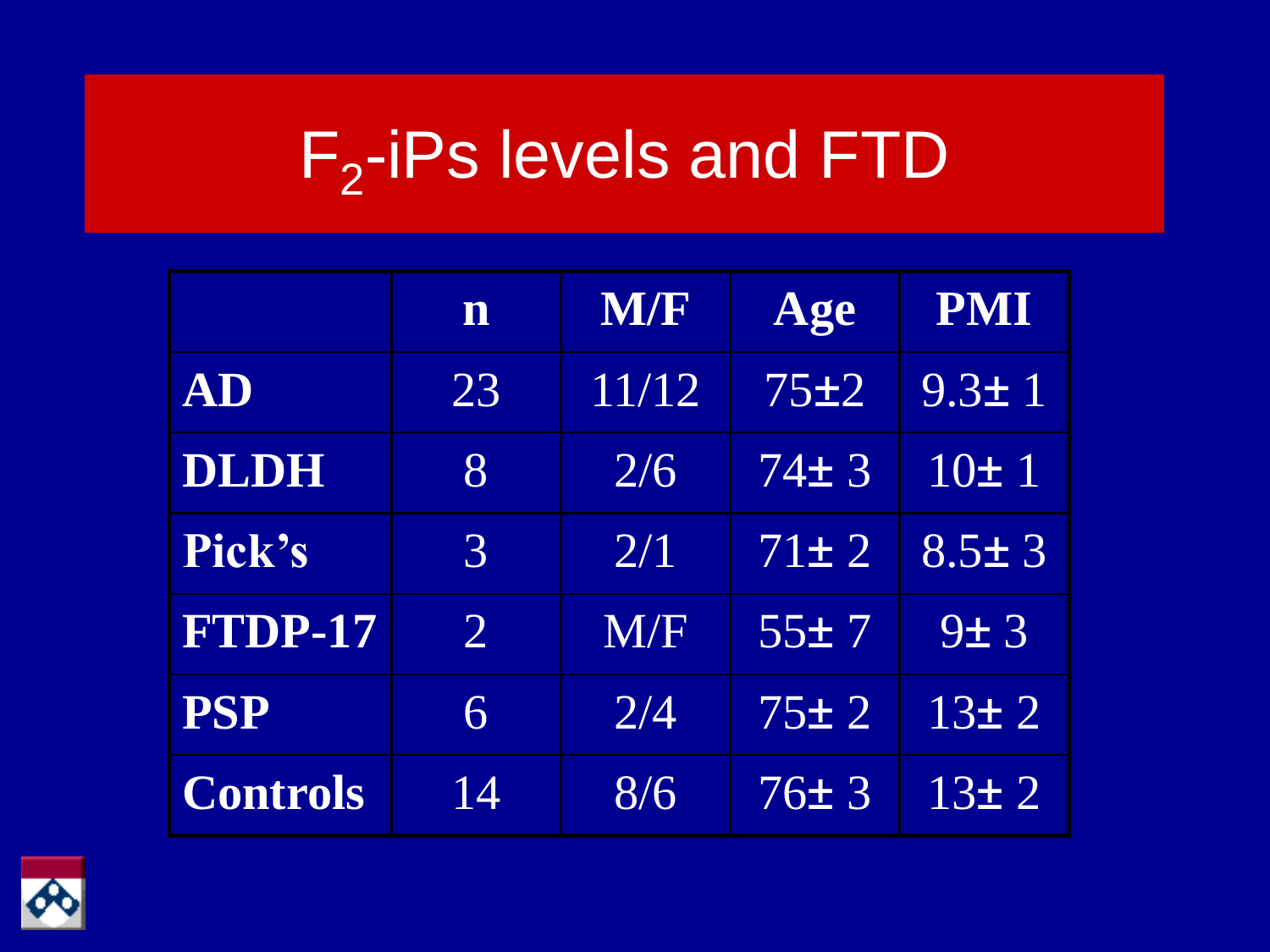## 8,12-*iso*-iPF<sub>2a</sub>-VI levels are elevated in AD but not in FTD



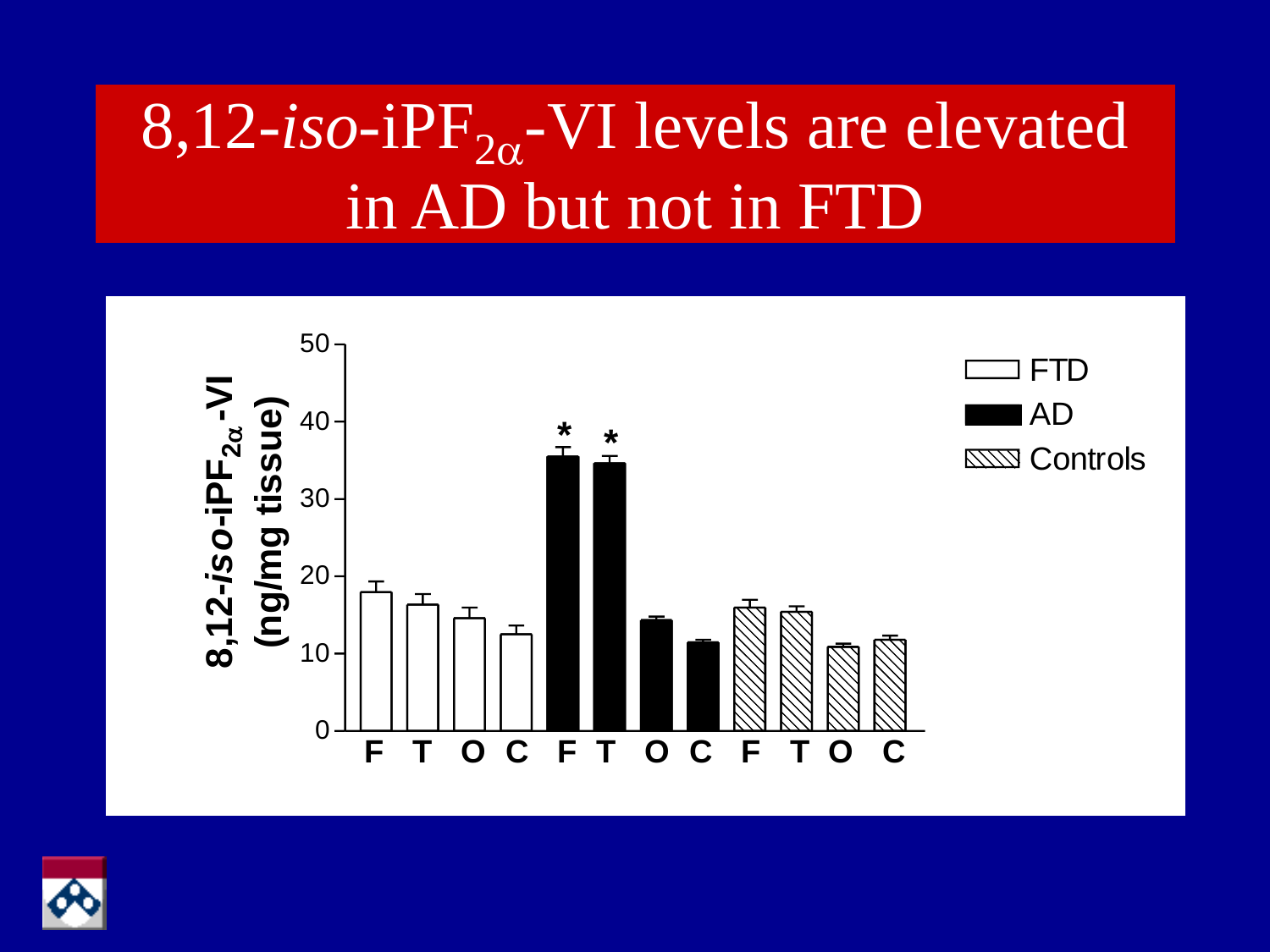## Vitamin E levels are decreased in AD but not in FTD



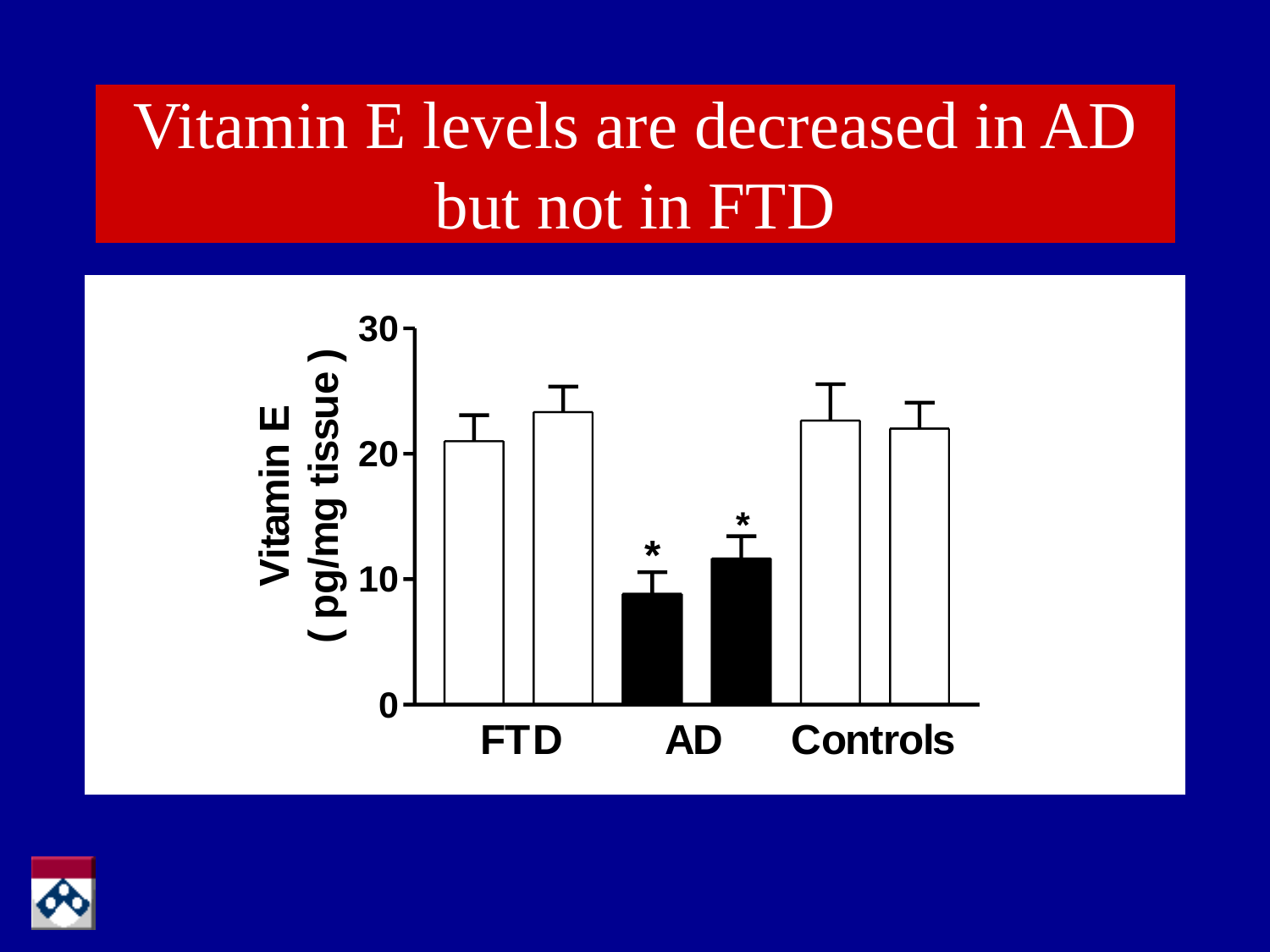## Brain 8,12-*iso*-iPF<sub>2a</sub>-VI levels in FTD

|                 | <b>Frontal</b>   | <b>Temporal Occipi.</b> |          | Cerebe.      |
|-----------------|------------------|-------------------------|----------|--------------|
| AD              | 35±2             | 34 <sub>12</sub>        | $14\pm1$ | $11 \pm 0.5$ |
| <b>DLDH</b>     | 19±1.5           | $17\pm1.3$              | 15±1     | 13±1         |
| Pick's          | 18 <sup>±5</sup> | 21±7                    | 16±5     | 14±4         |
| FTDP-17         | 18±1             | $14 + 1.1$              | N/A      | 15±1         |
| <b>PSP</b>      | $1.5\pm2$        | 12±2                    | 12±1.1   | $9.1 \pm 2$  |
| <b>Controls</b> | 15±2             | 16±1                    | 11±1     | $12\pm1$     |

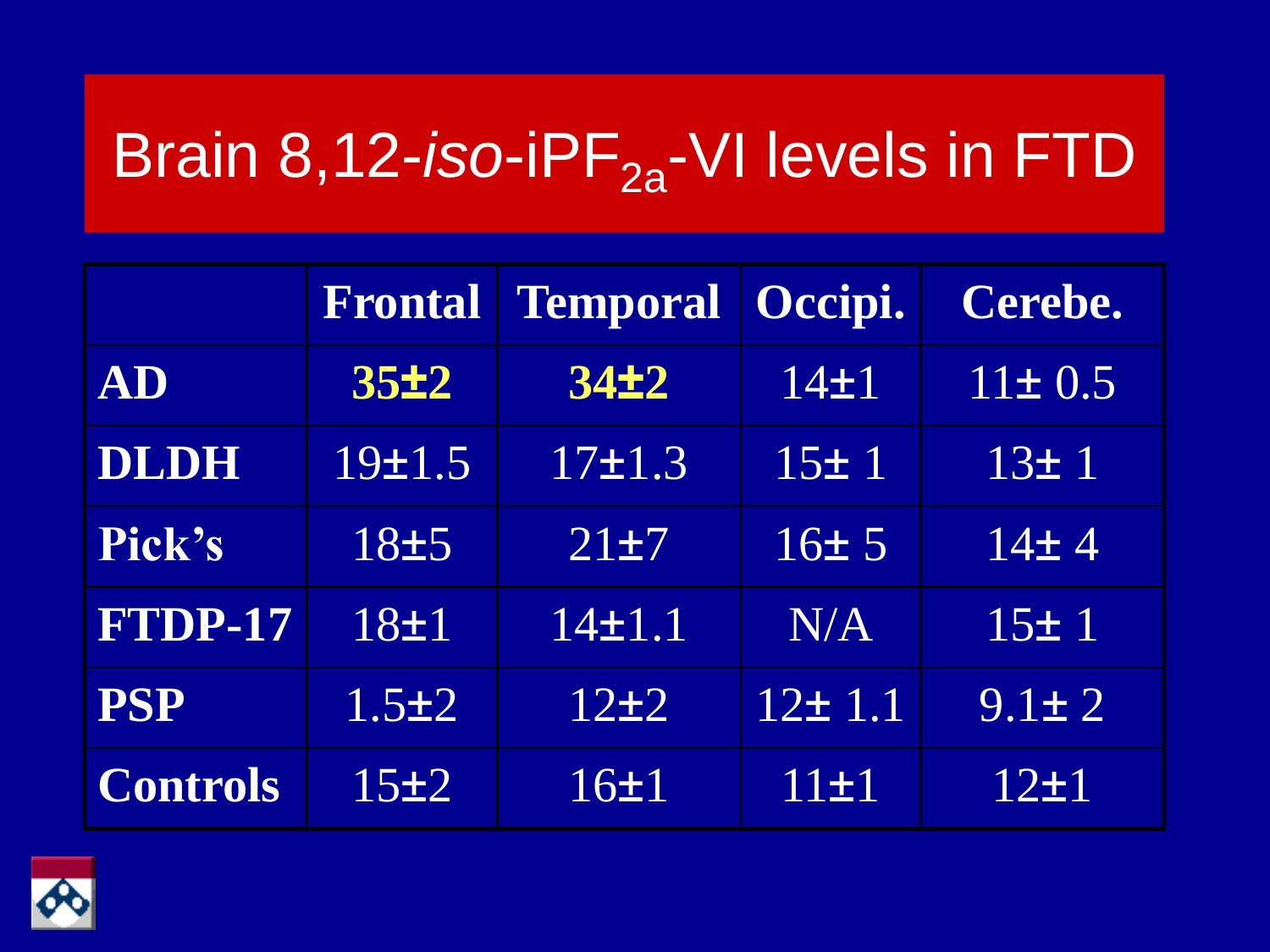## $F_2$ -iPs levels in PD substantia nigra



**J.Neurochem. 85,645-650, 2003**

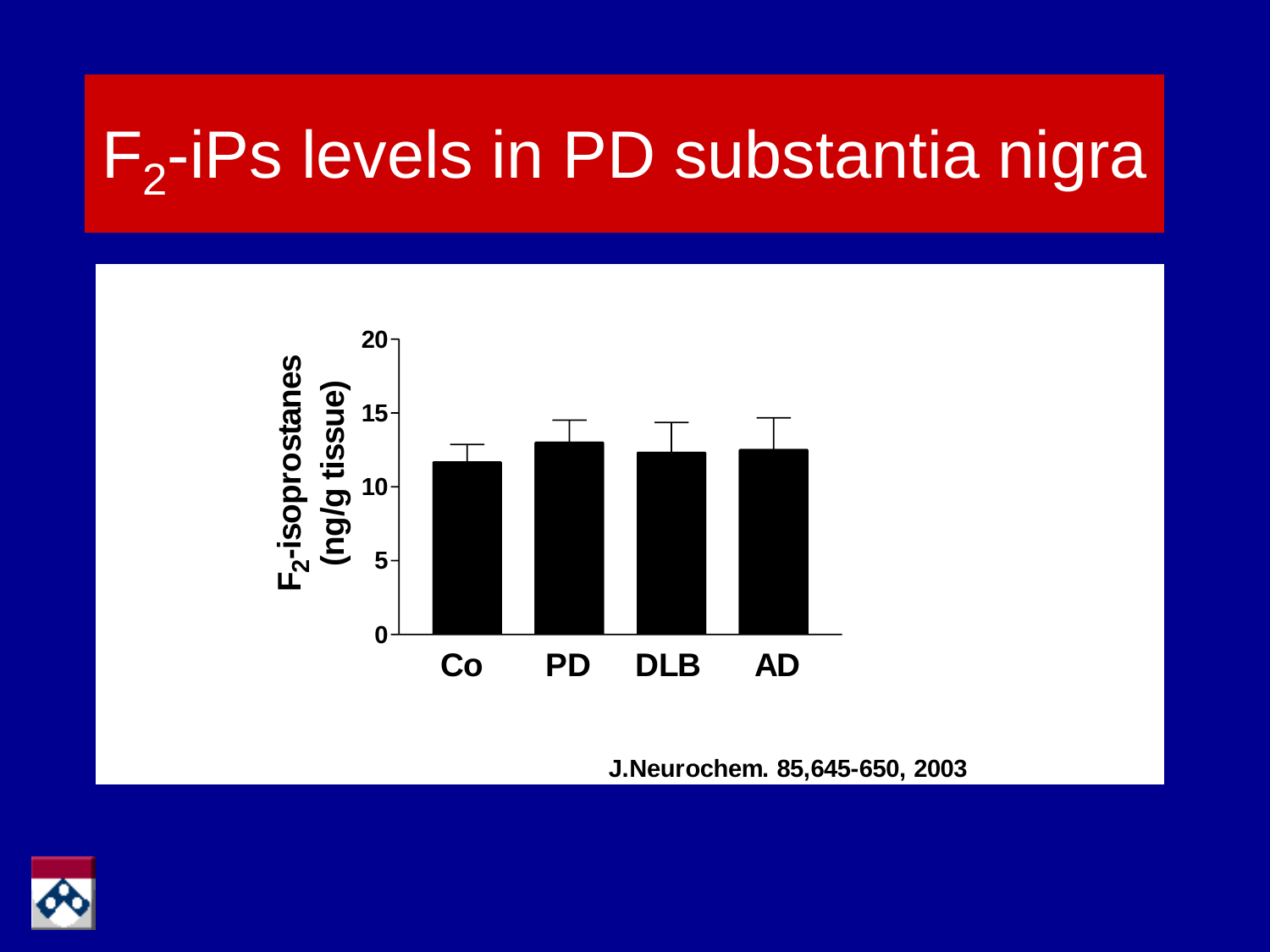## $8,12$ -*iso*-iPF<sub>2 $\alpha$ </sub>-VI as an early marker of AD

- AD is characterized by an oxidative imbalance and an increase in  $8,12$ -*iso*-iPF<sub>2 $\alpha$ </sub>-VI.
- $\Box$  It is unclear whether the increase in Lipid Peroxidation is a cause of a consequence of the  $AB$  accumulation, or they are two independent processes.

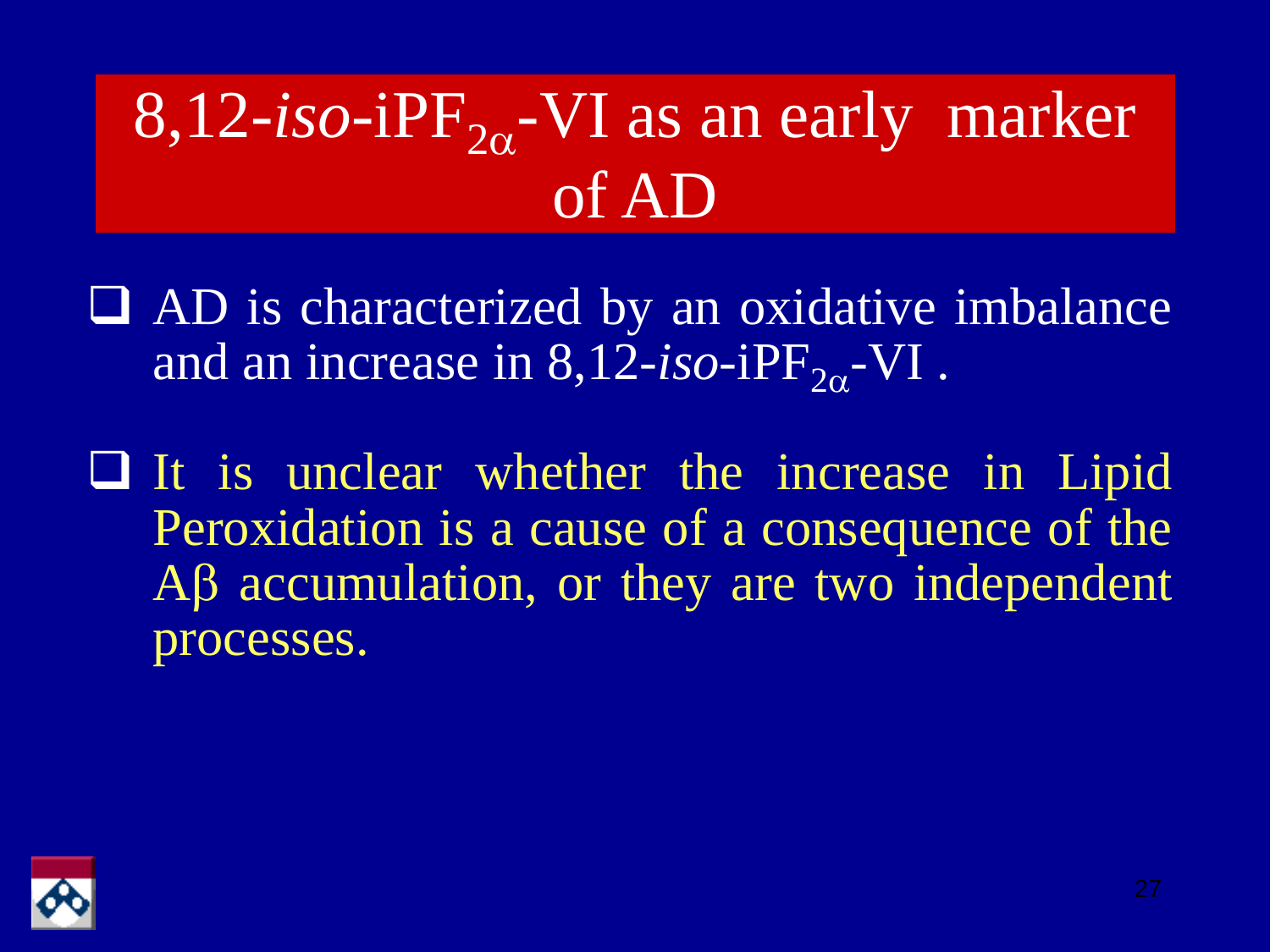## 8,12-*iso*-iPF<sub>2a</sub>-VI is elevated in Down's syndrome



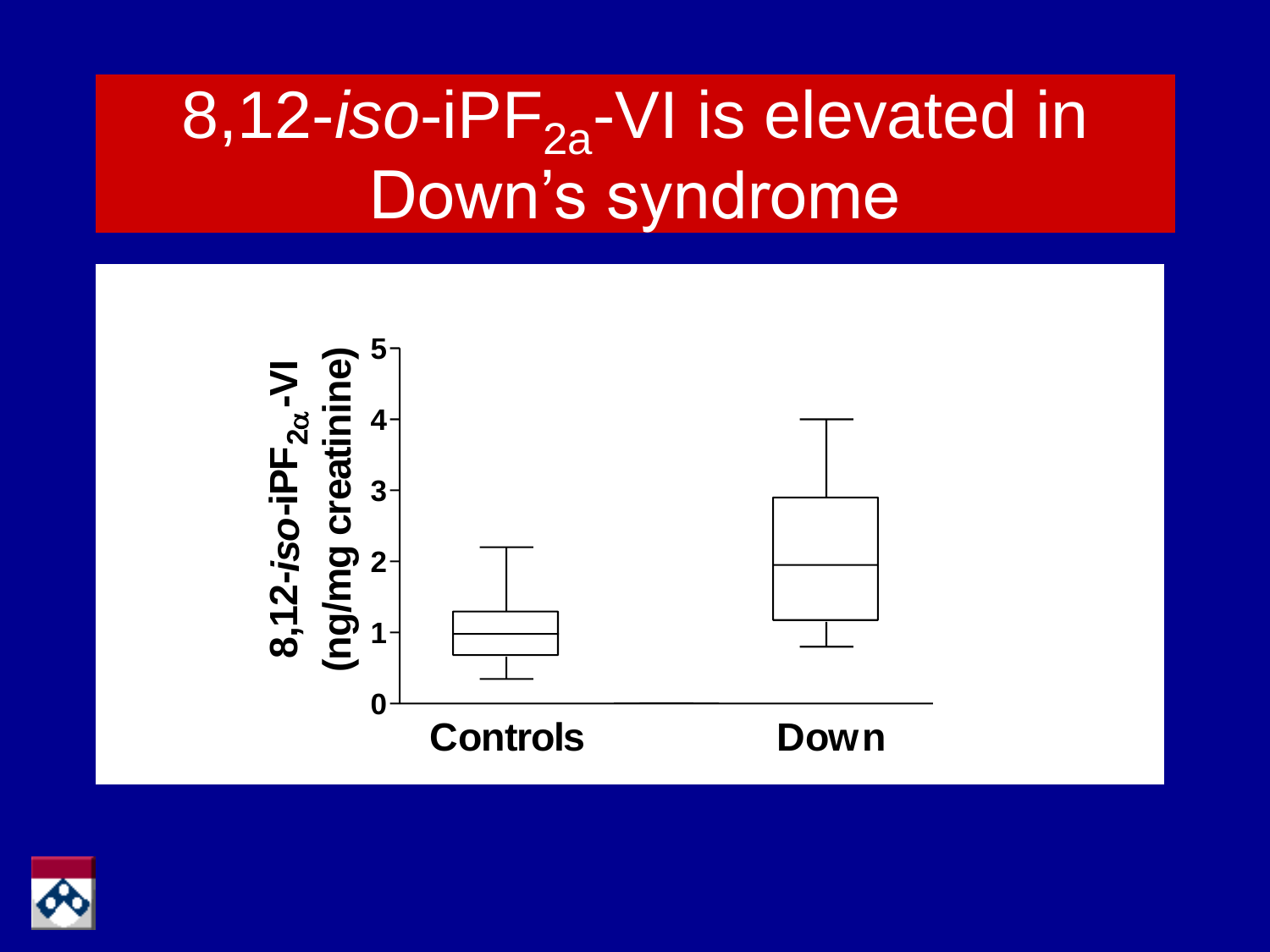## MCI and 8,12-*iso*-iPF<sub>2a</sub>-VI levels

Since **MCI** subjects are felt to be a high risk to progress to a clinical diagnosis of AD,

do these individuals, like AD patients, manifest increased levels of this marker ?

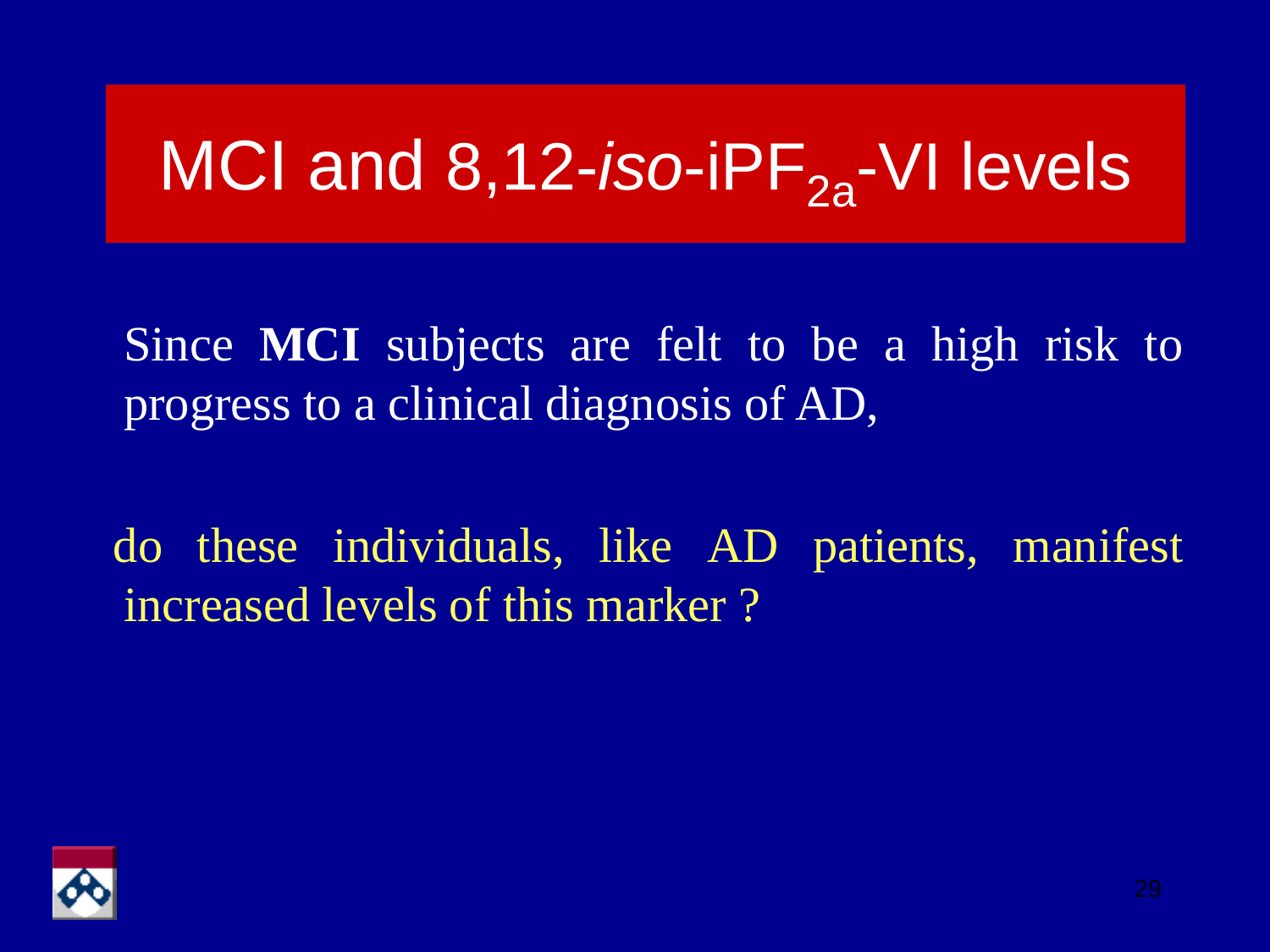## Plasma 8,12-*iso*-iPF<sub>2a</sub>-VI levels are elevated in MCI



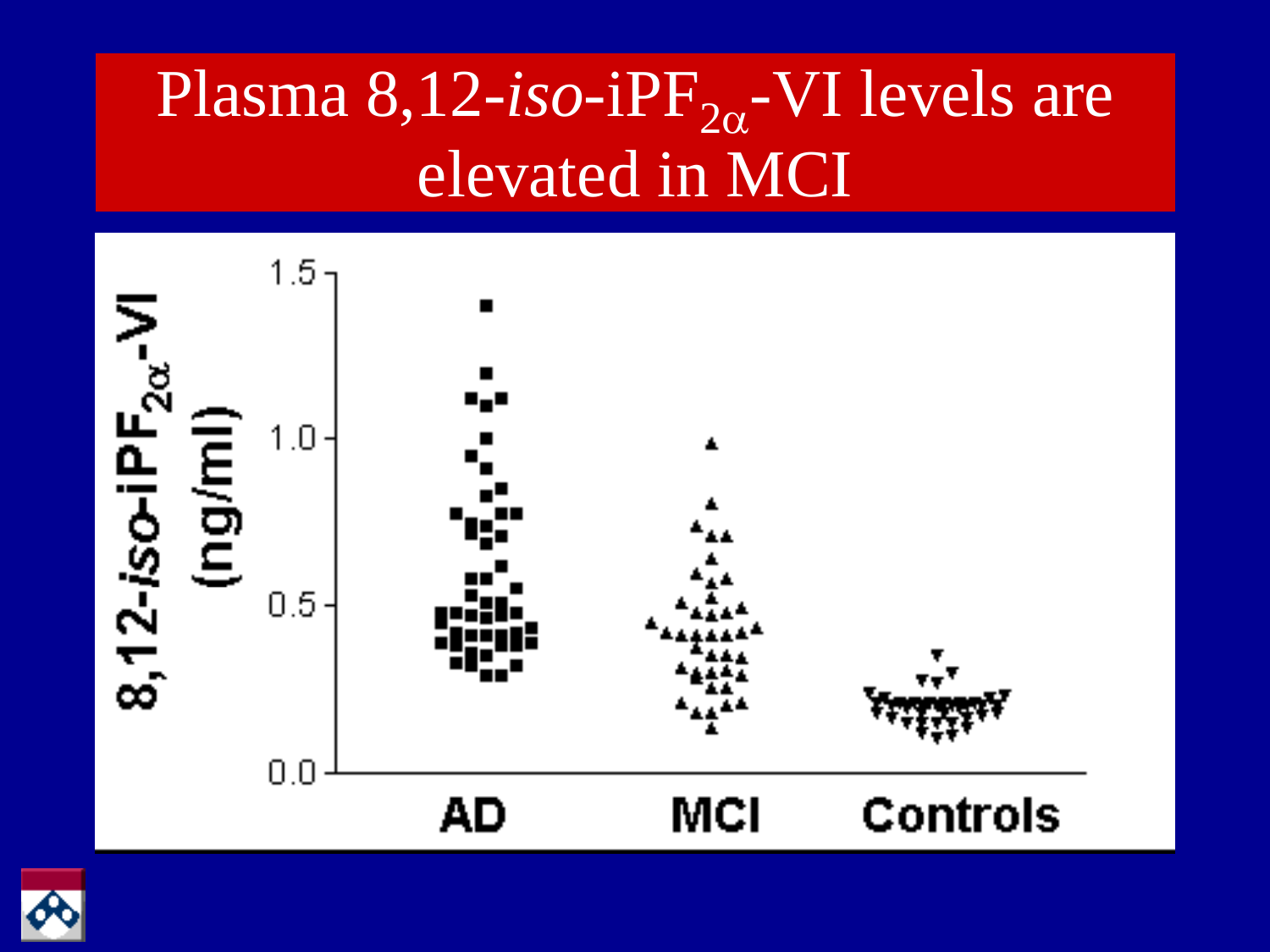## CSF 8,12- $iso$ -iPF<sub>2 $\alpha$ </sub>-VI levels are elevated in MCI



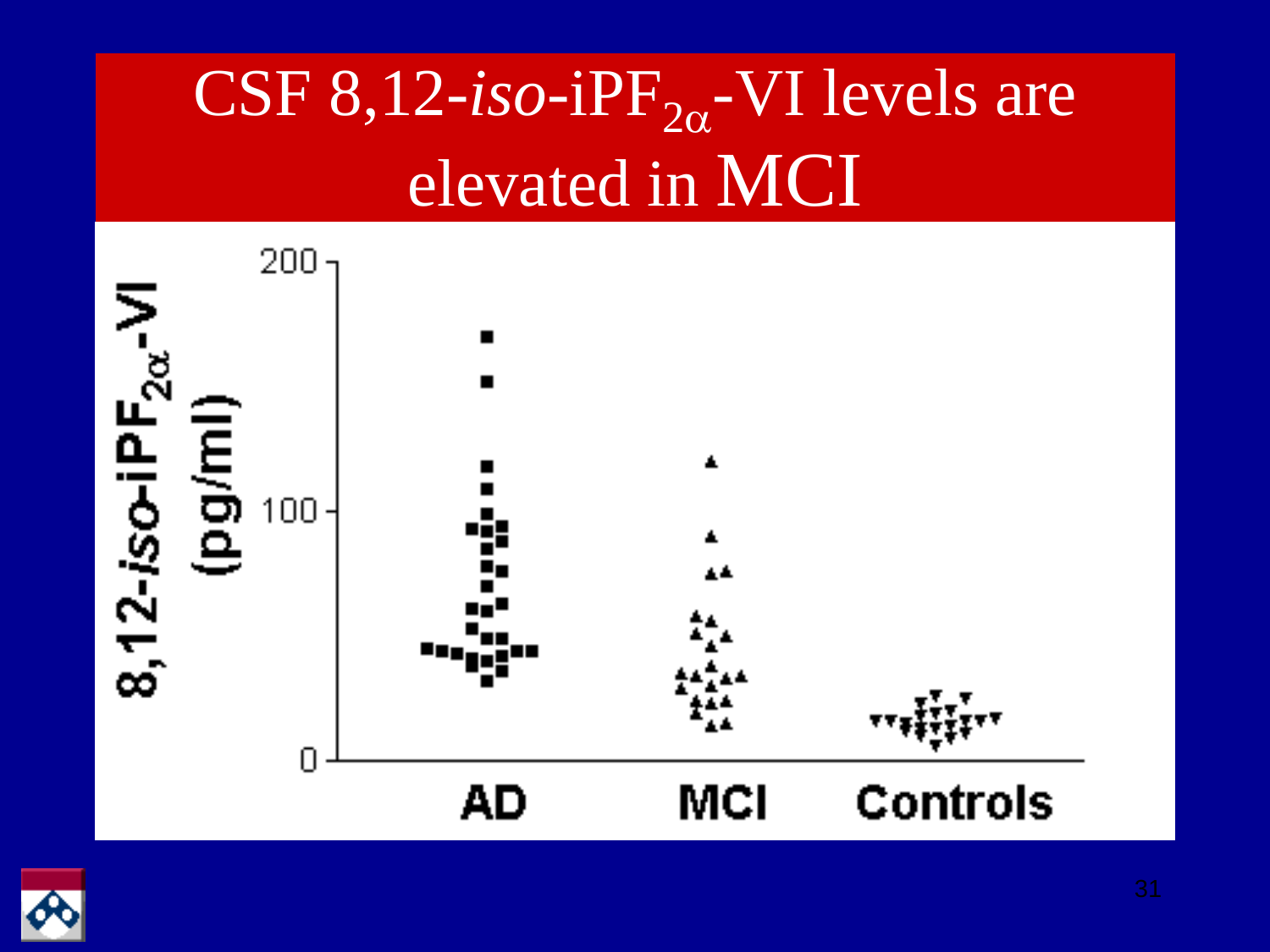## MCI: CSF biomarkers

|                                                 | <b>AD</b><br>$(n=30)$           | <b>MCI</b><br>$(n=22)$                    | <b>Controls</b><br>(20)    |
|-------------------------------------------------|---------------------------------|-------------------------------------------|----------------------------|
| <b>CSF tau</b><br>(pg/ml)<br>Mean (SE)<br>Range | 681 $(63)^*$<br>$(293 - 1513)$  | 381 (55)<br>$(173 - 857)$                 | 313(24)<br>$(176 - 461)$   |
| $CSF AB_{1-42}(\%)$<br>Mean (SE)<br>Range       | $4.0(0.29)$ **<br>$(2.1 - 9.2)$ | $\overline{4.7}$ $(0.4)$<br>$(1.7 - 7.9)$ | 6.7(0.9)<br>$(3.4 - 16.7)$ |

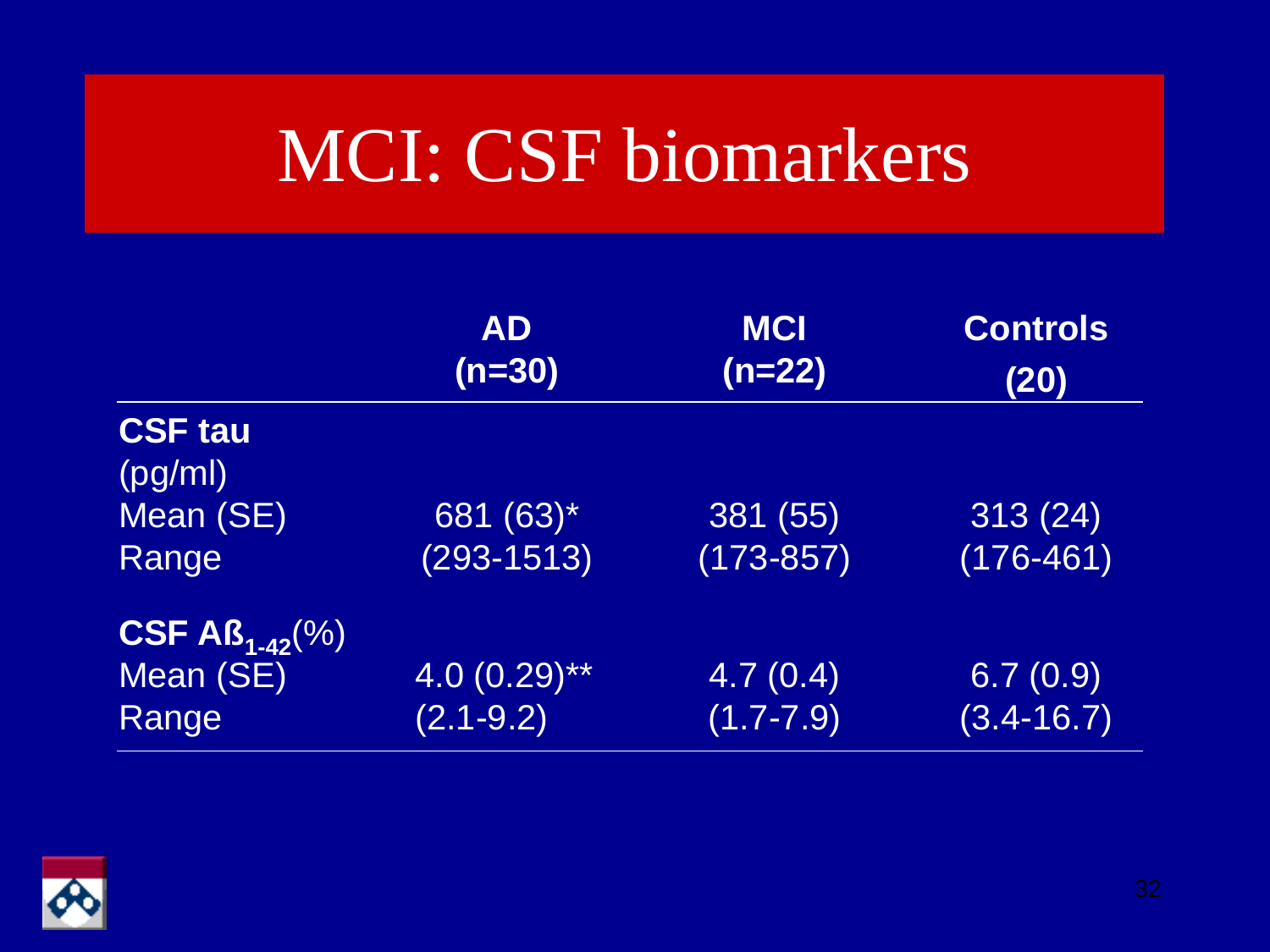## MCI with high 8,12-*iso*-iPF<sub>2a</sub>-VI levels converted to AD



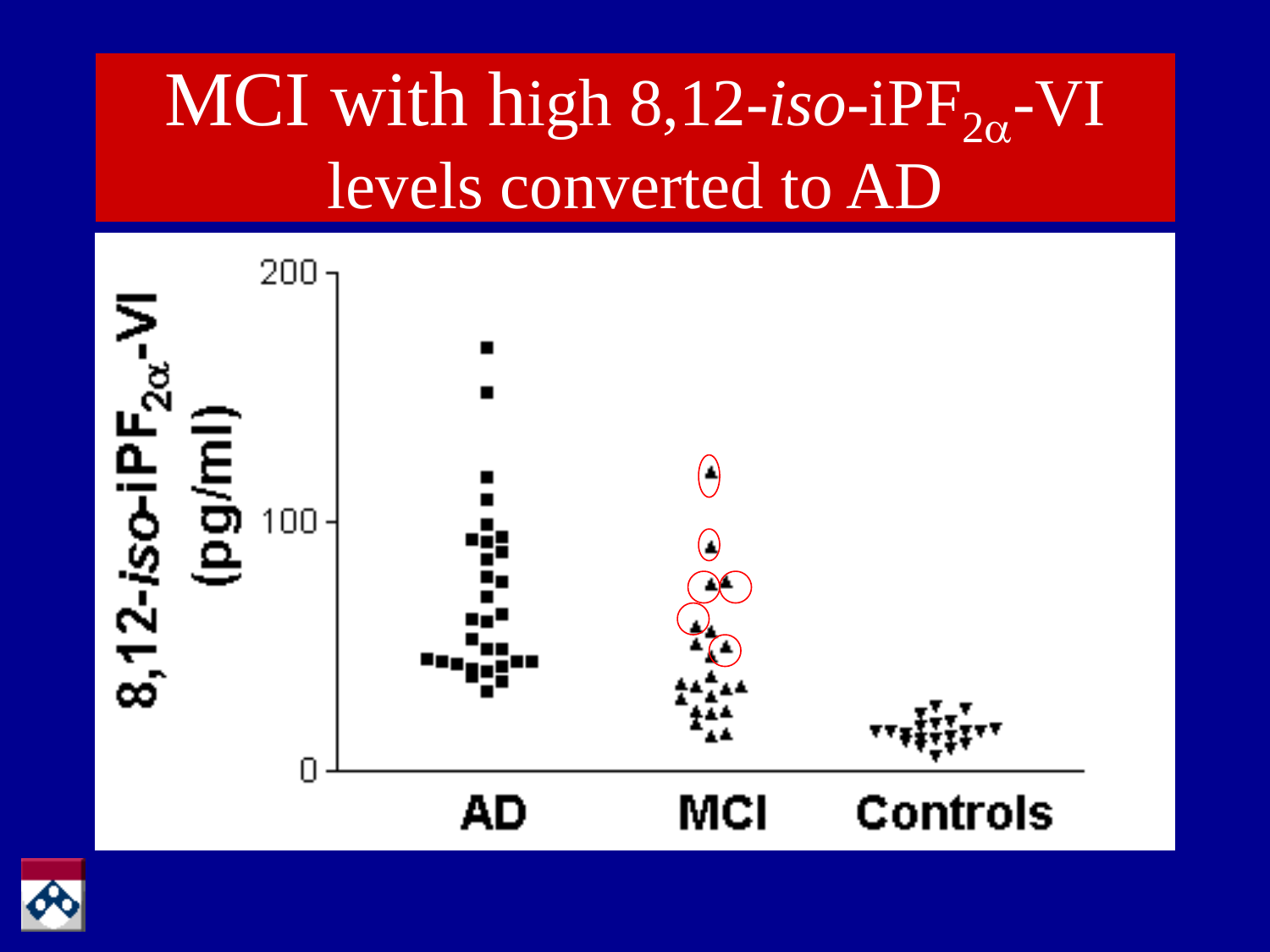#### Lipid Peroxidation is an early event in AD

- Patients who meet standardized clinical criteria for MCI have increased  $8,12$ -*iso*-i $PF_{2\alpha}$ -VI levels.
- No significant difference in CSF tau and the percentage of  $\overline{AB}$  1-40/1-42 was observed between MCI subjects and controls.
- The increase in  $8,12$ -iso-iPF<sub>2 $\alpha$ </sub>-VI is an early biomarkers for AD.

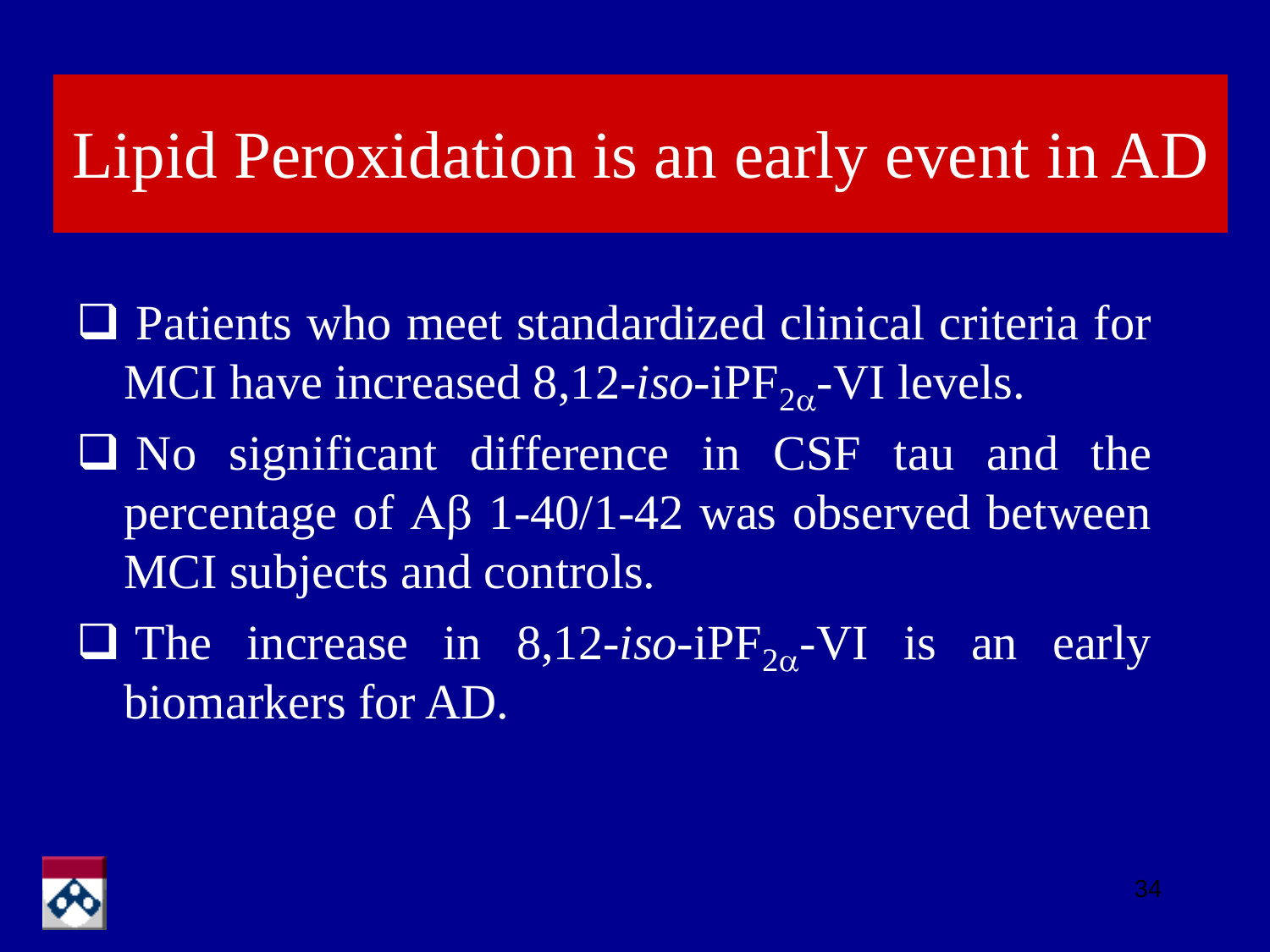## **Annual CSF-MRI Study- 3Time points Outcome Groups**

|                      | <b>NL</b>        | <b>MCI</b>     |
|----------------------|------------------|----------------|
| <b>Sample size</b>   | 10               | 6              |
| % Female             | 50               | 33             |
| # Convert to AD      | $\boldsymbol{0}$ | $\overline{2}$ |
| ApoE E4 +            | 1                | $\overline{2}$ |
| <b>Age</b>           | 63               | 70             |
| <b>MMSE-baseline</b> | 30               | 28             |
| <b>Education</b>     | 17               | 14             |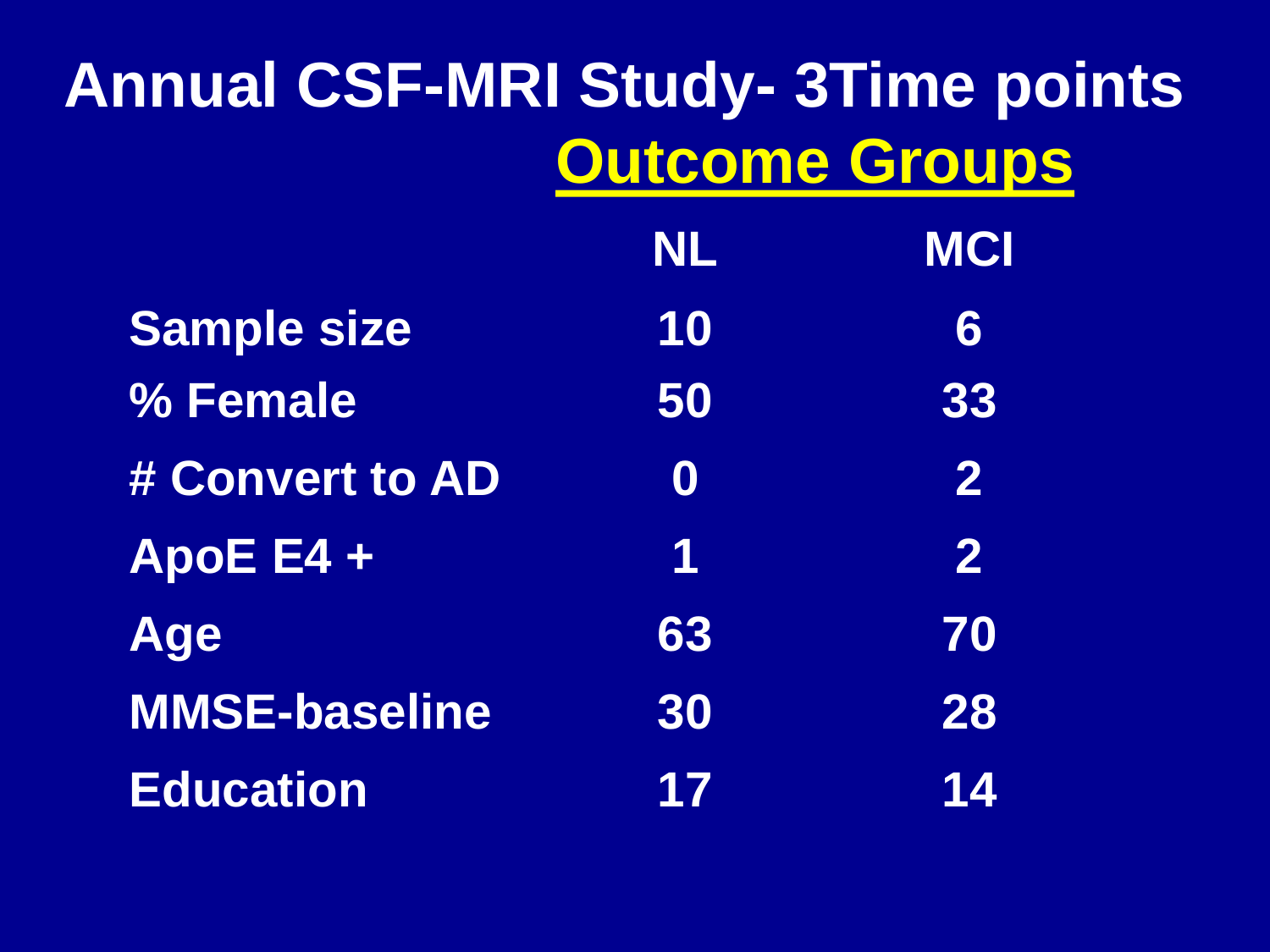#### **Annual Group Isoprostane Differences** NL n=10, MCI n=6

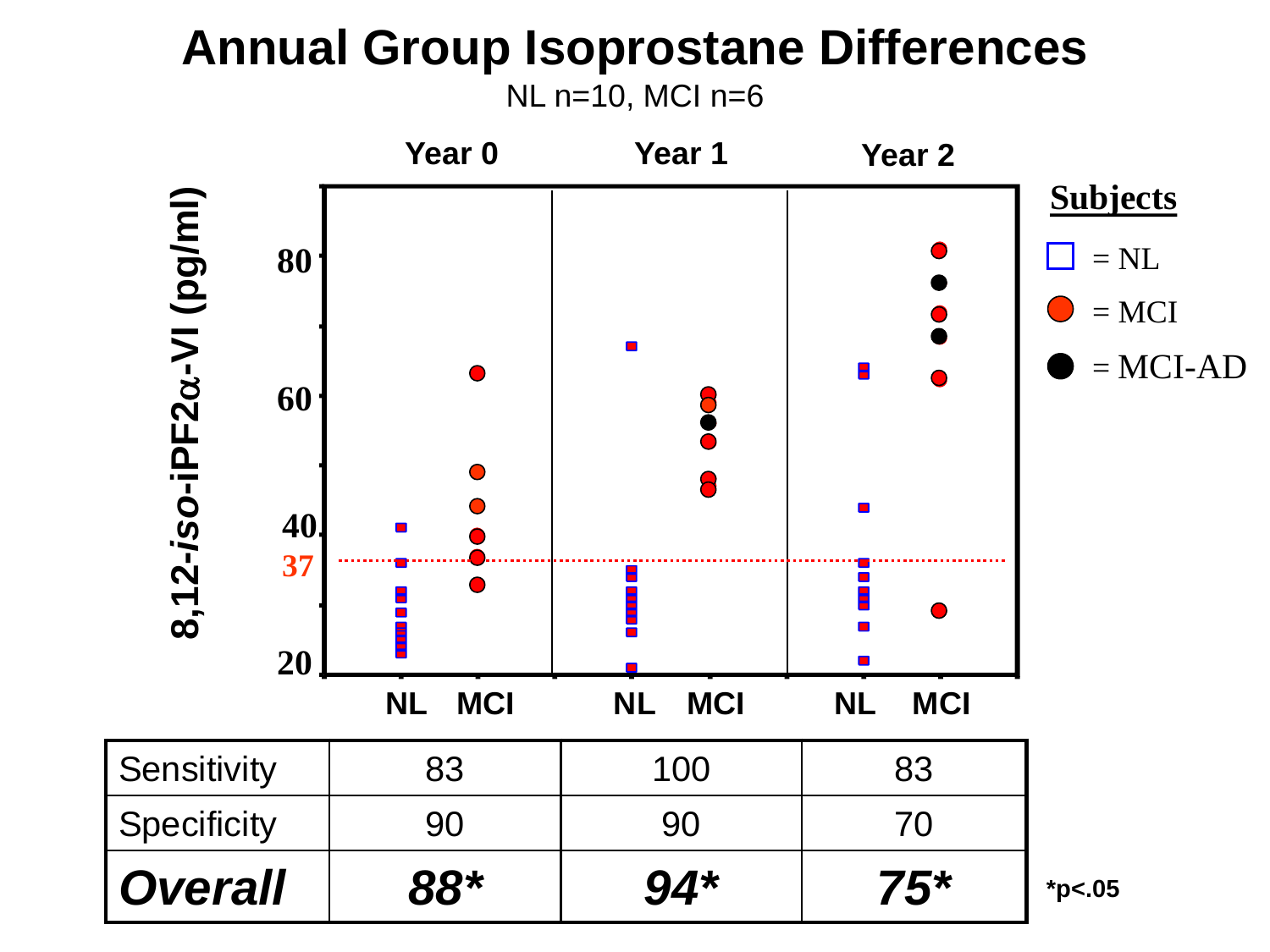## **Classifications from Longitudinal Isoprostane Changes**

#### NL(10) MCI(6)

**Classification Accuracy with Sensitivity = 83%**

| <b>Interval</b> | Specificity | <b>Overall</b> |
|-----------------|-------------|----------------|
| Year $0 \sim 1$ | 90          | $88*$          |
| Year 1 $\sim$ 2 | 80          | $81 *$         |

**\*p<.05**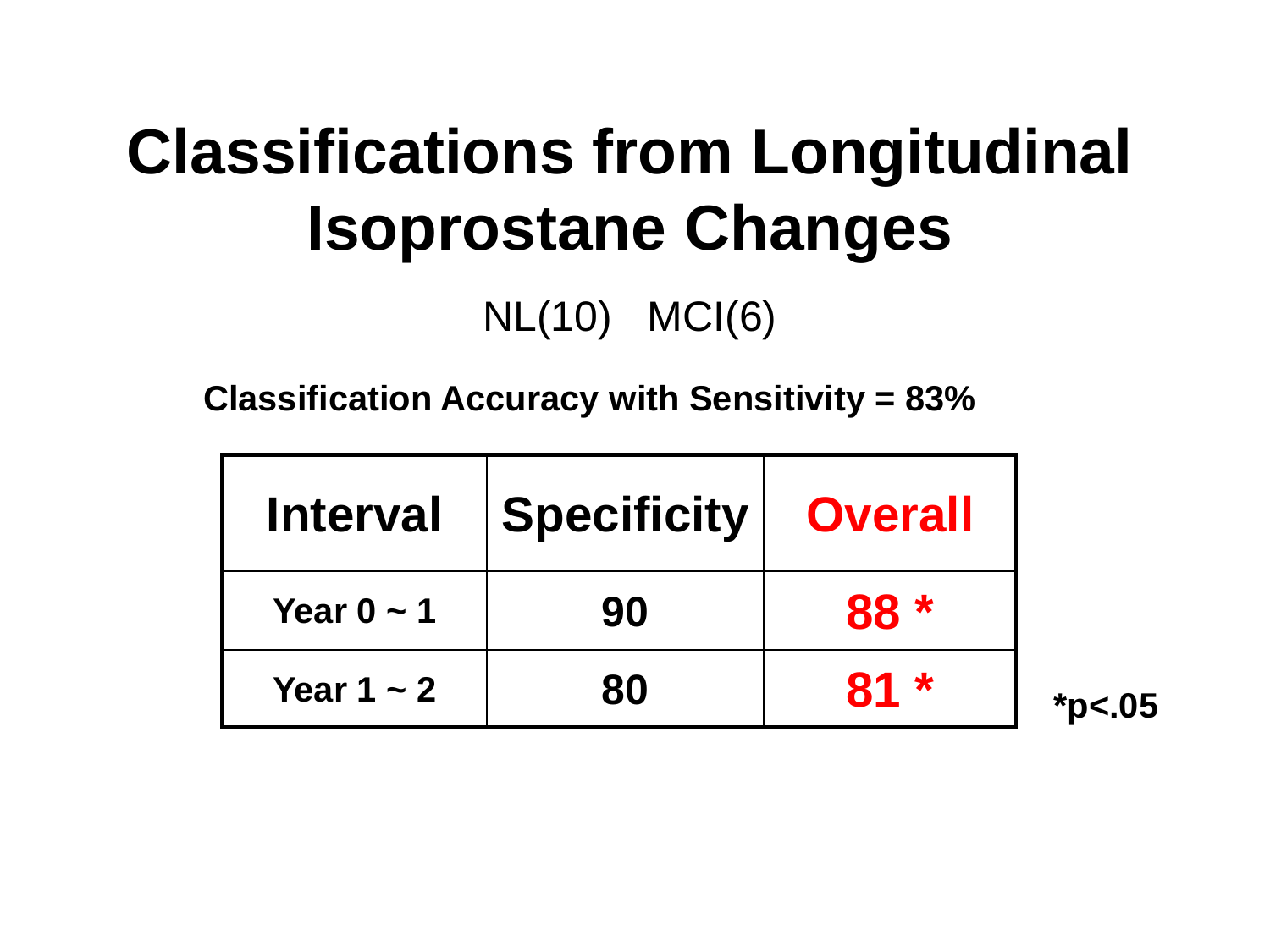# $CNS$   $F_2$ -iPs as AD biomarkers

- Advantages
	- Consistently increased even at the early stages of the disease
	- Closely reflect brain biochemistry and pathology
	- Specific for disease (FTD, PD)
- Disadvantages
	- Invasive procedure
	- Some overlap between controls and patients

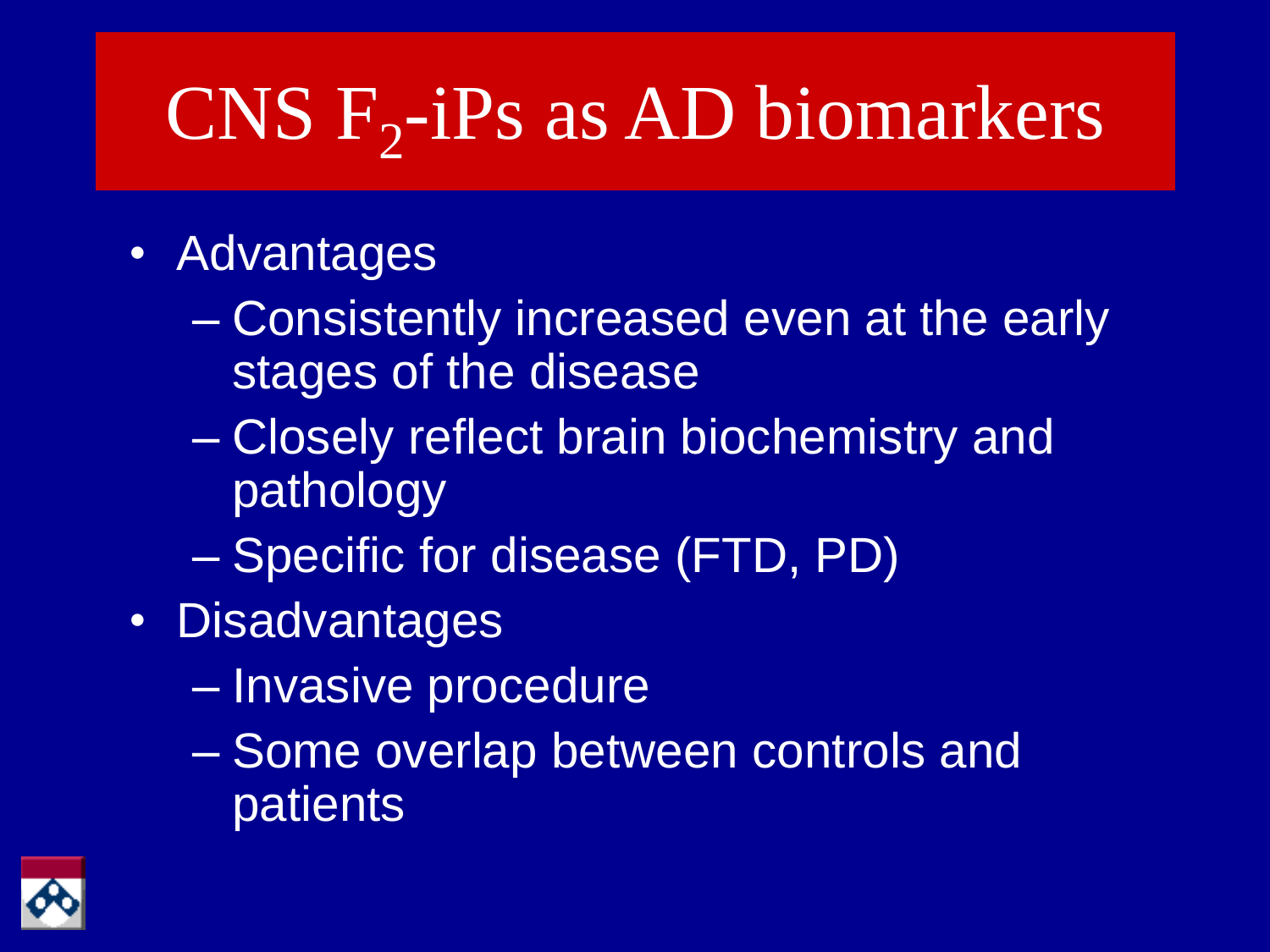## Peripheral  $F_2$ -iPs as AD biomarkers

- Advantages
	- Much easier to obtain
- Disadvantages
	- Confounded by peripheral factors (selection criteria of the patients)

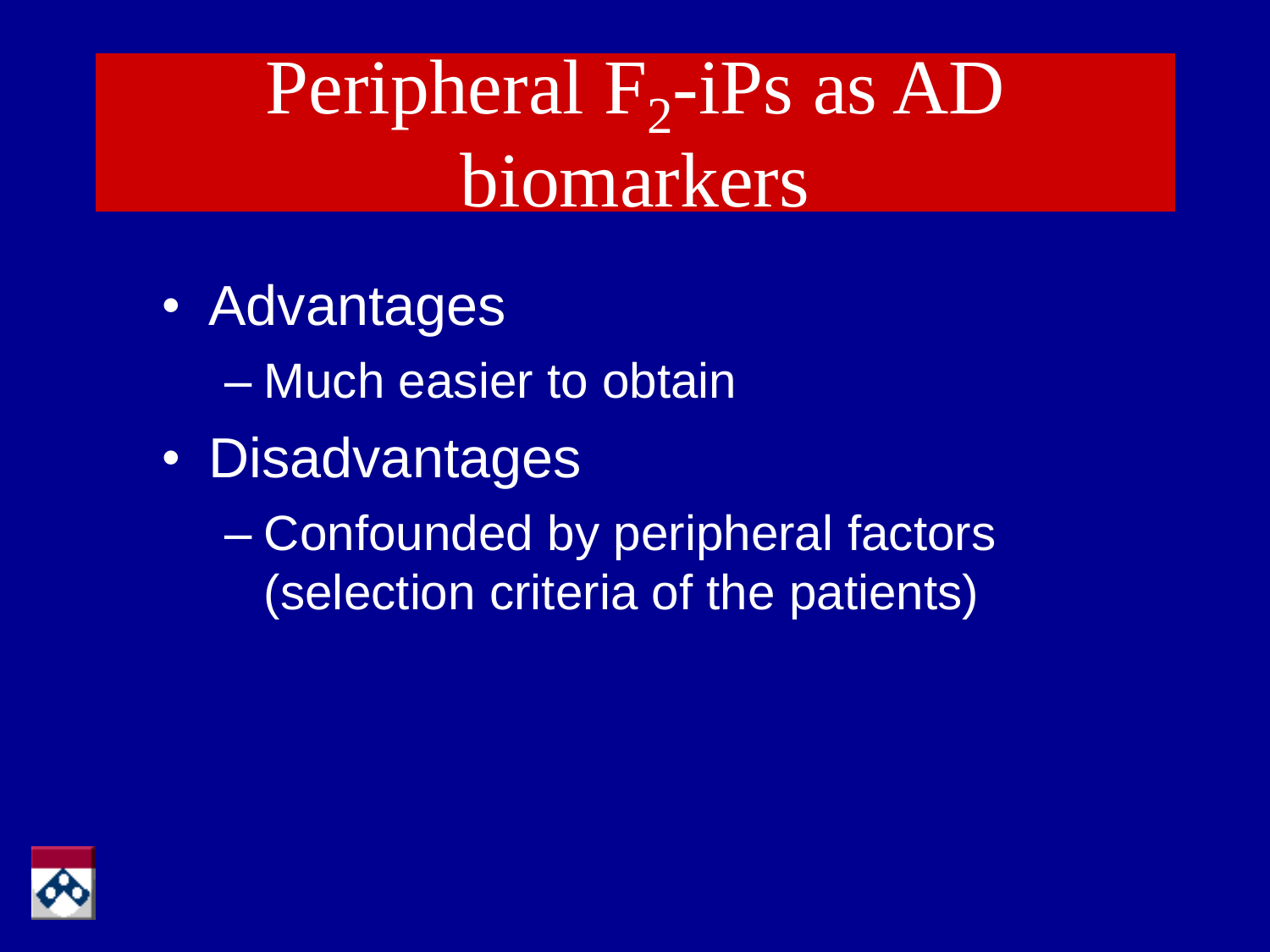Application of  $F_2$ -iPs as AD biomarkers

- **Diagnosis (clinical, pre-clinical)**
- **Prediction of rate of progression**
- **Patients selection**

**Rationale for dose-selection of therapeutics with and without anti-oxidant activity**